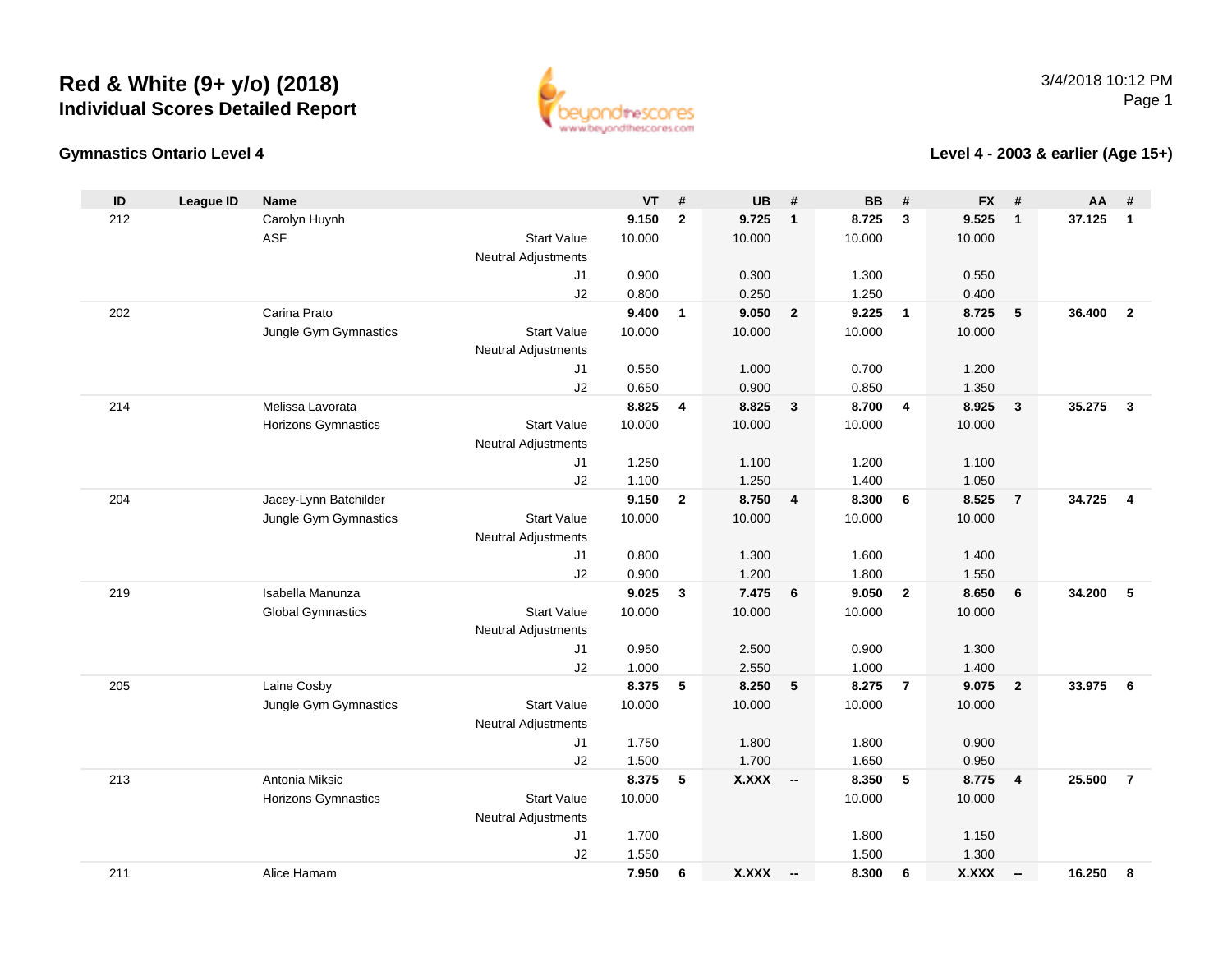

| <b>Global Gymnastics</b> | <b>Start Value</b>  | 10.000 | 10.000   |  |
|--------------------------|---------------------|--------|----------|--|
|                          | Neutral Adjustments |        | $-0.100$ |  |
|                          | J                   | 950. ا | 1.700    |  |
|                          | $\mathsf{I}$<br>JZ  | 2.150  | .500     |  |

#### **Gymnastics Ontario Level 4**

**Level 4 - 2004 (Age 14)**

| ID  | <b>League ID</b> | <b>Name</b>                       |                            | <b>VT</b> | #              | <b>UB</b> | #              | <b>BB</b> | #                       | <b>FX</b> | #              | AA     | #                       |
|-----|------------------|-----------------------------------|----------------------------|-----------|----------------|-----------|----------------|-----------|-------------------------|-----------|----------------|--------|-------------------------|
| 217 |                  | Mila Poupard                      |                            | 9.650     | $\overline{2}$ | 9.075     | 6              | 9.525     | $\overline{1}$          | 9.550     | $\mathbf{1}$   | 37.800 | $\mathbf{1}$            |
|     |                  | Gemini Gymnastics                 | <b>Start Value</b>         | 10.000    |                | 10.000    |                | 10.000    |                         | 10.000    |                |        |                         |
|     |                  |                                   | <b>Neutral Adjustments</b> |           |                |           |                |           |                         |           |                |        |                         |
|     |                  |                                   | J1                         | 0.350     |                | 0.950     |                | 0.500     |                         | 0.500     |                |        |                         |
|     |                  |                                   | J2                         | 0.350     |                | 0.900     |                | 0.450     |                         | 0.400     |                |        |                         |
| 209 |                  | <b>Trina Bagnell</b>              |                            | 9.000     | 6              | 9.500     | $\overline{2}$ | 9.450     | $\overline{\mathbf{2}}$ | 9.275     | $\mathbf{3}$   | 37.225 | $\overline{2}$          |
|     |                  | <b>Futures Gymnastics</b>         | <b>Start Value</b>         | 10.000    |                | 10.000    |                | 10.000    |                         | 10.000    |                |        |                         |
|     |                  |                                   | <b>Neutral Adjustments</b> |           |                |           |                |           |                         |           |                |        |                         |
|     |                  |                                   | J1                         | 0.950     |                | 0.550     |                | 0.500     |                         | 0.800     |                |        |                         |
|     |                  |                                   | J2                         | 1.050     |                | 0.450     |                | 0.600     |                         | 0.650     |                |        |                         |
| 216 |                  | Emma Coote                        |                            | 9.475     | 3              | 9.325     | 4              | 9.225     | $\overline{\mathbf{4}}$ | 9.100     | 5              | 37.125 | $\mathbf{3}$            |
|     |                  | Gemini Gymnastics                 | <b>Start Value</b>         | 10.000    |                | 10.000    |                | 10.000    |                         | 10.000    |                |        |                         |
|     |                  |                                   | <b>Neutral Adjustments</b> |           |                |           |                |           |                         |           |                |        |                         |
|     |                  |                                   | J1                         | 0.550     |                | 0.750     |                | 0.750     |                         | 1.000     |                |        |                         |
|     |                  |                                   | J2                         | 0.500     |                | 0.600     |                | 0.800     |                         | 0.800     |                |        |                         |
| 201 |                  | <b>Madison Bumbaca</b>            |                            | 9.225     | 5              | 8.700     | $\overline{7}$ | 8.625     | 9                       | 9.500     | $\overline{2}$ | 36.050 | $\overline{\mathbf{4}}$ |
|     |                  | <b>Burlington Gymnastics Club</b> | <b>Start Value</b>         | 10.000    |                | 10.000    |                | 10.000    |                         | 10.000    |                |        |                         |
|     |                  |                                   | <b>Neutral Adjustments</b> |           |                |           |                |           |                         |           |                |        |                         |
|     |                  |                                   | J1                         | 0.750     |                | 1.300     |                | 1.300     |                         | 0.450     |                |        |                         |
|     |                  |                                   | J2                         | 0.800     |                | 1.300     |                | 1.450     |                         | 0.550     |                |        |                         |
| 210 |                  | Juliana Rivera                    |                            | 8.625     | 8              | 8.675     | 8              | 9.450     | $\overline{2}$          | 9.150     | $\overline{4}$ | 35.900 | 5                       |
|     |                  | <b>Global Gymnastics</b>          | <b>Start Value</b>         | 10.000    |                | 10.000    |                | 10.000    |                         | 10.000    |                |        |                         |
|     |                  |                                   | <b>Neutral Adjustments</b> |           |                |           |                |           |                         |           |                |        |                         |
|     |                  |                                   | J1                         | 1.450     |                | 1.300     |                | 0.500     |                         | 0.900     |                |        |                         |
|     |                  |                                   | J2                         | 1.300     |                | 1.350     |                | 0.600     |                         | 0.800     |                |        |                         |
| 206 |                  | <b>Haley Hass</b>                 |                            | 8.625     | 8              | 9.350     | $\mathbf{3}$   | 9.025     | $5\phantom{.0}$         | 8.800     | $\overline{7}$ | 35.800 | 6                       |
|     |                  | <b>Champions Gymnastics</b>       | <b>Start Value</b>         | 10.000    |                | 10.000    |                | 10.000    |                         | 10.000    |                |        |                         |
|     |                  |                                   | <b>Neutral Adjustments</b> |           |                |           |                |           |                         |           |                |        |                         |
|     |                  |                                   | J1                         | 1.450     |                | 0.600     |                | 1.000     |                         | 1.100     |                |        |                         |
|     |                  |                                   | J2                         | 1.300     |                | 0.700     |                | 0.950     |                         | 1.300     |                |        |                         |
| 215 |                  | Rahma Nusaibah                    |                            | 9.325     | 4              | 8.400     | 10             | 8.950     | $\overline{7}$          | 8.950     | 6              | 35.625 | $\overline{7}$          |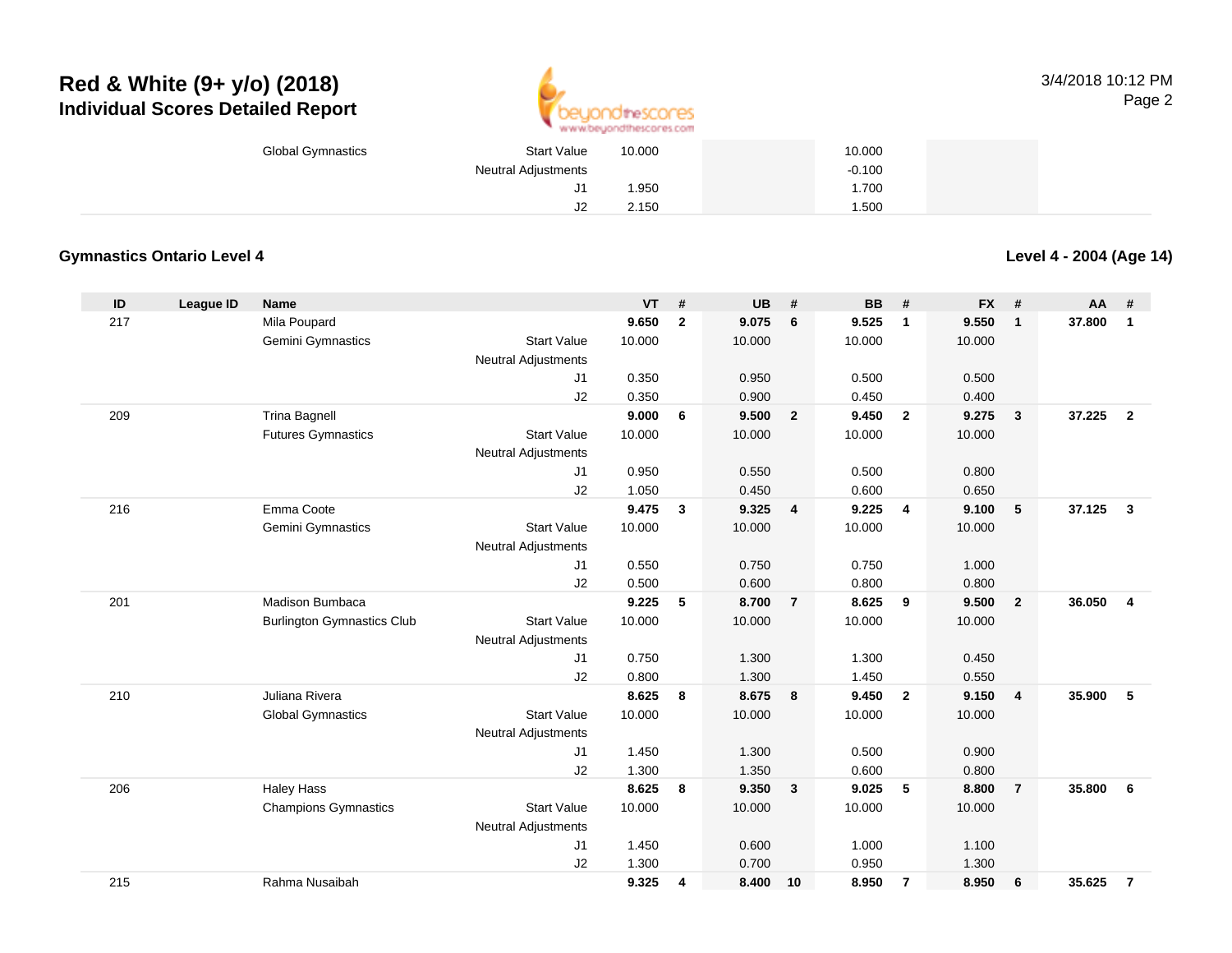

|     | Horizons Gymnastics       | <b>Start Value</b>         | 10.000 |                | 10.000   |              | 10.000 |              | 10.000 |                |        |    |
|-----|---------------------------|----------------------------|--------|----------------|----------|--------------|--------|--------------|--------|----------------|--------|----|
|     |                           | Neutral Adjustments        |        |                |          |              |        |              |        |                |        |    |
|     |                           | J1                         | 0.750  |                | 1.600    |              | 0.950  |              | 1.100  |                |        |    |
|     |                           | J2                         | 0.600  |                | 1.600    |              | 1.150  |              | 1.000  |                |        |    |
| 208 | Jumana Motawea            |                            | 8.375  | 9              | 9.125    | 5            | 8.975  | 6            | 8.800  | $\overline{7}$ | 35.275 | -8 |
|     | <b>Futures Gymnastics</b> | Start Value                | 10.000 |                | 10.000   |              | 10.000 |              | 10.000 |                |        |    |
|     |                           | Neutral Adjustments        |        |                |          |              |        |              |        |                |        |    |
|     |                           | J1                         | 1.650  |                | 0.850    |              | 1.000  |              | 1.200  |                |        |    |
|     |                           | J2                         | 1.600  |                | 0.900    |              | 1.050  |              | 1.200  |                |        |    |
| 203 | Ali Somerset              |                            | 8.700  | $\overline{7}$ | 8.650    | 9            | 8.125  | 10           | 8.675  | 8              | 34.150 | 9  |
|     | Jungle Gym Gymnastics     | <b>Start Value</b>         | 10.000 |                | 10.000   |              | 10.000 |              | 10.000 |                |        |    |
|     |                           | <b>Neutral Adjustments</b> |        |                |          |              |        |              |        |                |        |    |
|     |                           | J1                         | 1.150  |                | 1.300    |              | 2.000  |              | 1.200  |                |        |    |
|     |                           | J2                         | 1.450  |                | 1.400    |              | 1.750  |              | 1.450  |                |        |    |
| 218 | Valentina Roul            |                            | 9.700  | 1              | 7.650 11 |              | 8.800  | 8            | 7.800  | 9              | 33.950 | 10 |
|     | <b>Gymnastic Giants</b>   | <b>Start Value</b>         | 10.000 |                | 10.000   |              | 10.000 |              | 10.000 |                |        |    |
|     |                           | Neutral Adjustments        |        |                |          |              |        |              |        |                |        |    |
|     |                           | J1                         | 0.300  |                | 2.200    |              | 1.100  |              | 2.400  |                |        |    |
|     |                           | J2                         | 0.300  |                | 2.500    |              | 1.300  |              | 2.000  |                |        |    |
| 207 | Caroline Bien             |                            | 7.050  | 10             | 9.550    | $\mathbf{1}$ | 9.350  | $\mathbf{3}$ | 6.800  | 10             | 32.750 | 11 |
|     | <b>Futures Gymnastics</b> | <b>Start Value</b>         | 10.000 |                | 10.000   |              | 10.000 |              | 10.000 |                |        |    |
|     |                           | Neutral Adjustments        |        |                |          |              |        |              |        |                |        |    |
|     |                           | J1                         | 2.900  |                | 0.500    |              | 0.650  |              | 3.300  |                |        |    |
|     |                           | J <sub>2</sub>             | 3.000  |                | 0.400    |              | 0.650  |              | 3.100  |                |        |    |
|     |                           |                            |        |                |          |              |        |              |        |                |        |    |

#### **Gymnastics Ontario Level 4**

**Level 4 - 2009 (Age 9)**

| ID   | <b>League ID</b> | Name              |                            | $VT$ # |     | <b>UB</b> | #                       | <b>BB</b> | #   | <b>FX</b> | #  | <b>AA</b> | #                       |
|------|------------------|-------------------|----------------------------|--------|-----|-----------|-------------------------|-----------|-----|-----------|----|-----------|-------------------------|
| 1615 |                  | Gwen Danford      |                            | 9.300  |     | $9.225$ 2 |                         | 9.625     |     | 9.650     | -3 | 37.800    |                         |
|      |                  | Gemini Gymnastics | <b>Start Value</b>         | 10.000 |     | 10.000    |                         | 10.000    |     | 10.000    |    |           |                         |
|      |                  |                   | <b>Neutral Adjustments</b> |        |     |           |                         |           |     |           |    |           |                         |
|      |                  |                   | J1                         | 0.800  |     | 0.700     |                         | 0.300     |     | 0.400     |    |           |                         |
|      |                  |                   | J2                         | 0.600  |     | 0.850     |                         | 0.450     |     | 0.300     |    |           |                         |
| 1614 |                  | Lily LaBarre      |                            | 9.050  | - 3 | 9.425     |                         | 8.900     | - 7 | 9.750     |    | 37.125    | $\overline{\mathbf{2}}$ |
|      |                  | Gemini Gymnastics | <b>Start Value</b>         | 10.000 |     | 10.000    |                         | 10.000    |     | 10.000    |    |           |                         |
|      |                  |                   | <b>Neutral Adjustments</b> |        |     |           |                         |           |     |           |    |           |                         |
|      |                  |                   | J1                         | 1.050  |     | 0.650     |                         | 1.100     |     | 0.250     |    |           |                         |
|      |                  |                   | J <sub>2</sub>             | 0.850  |     | 0.500     |                         | 1.100     |     | 0.250     |    |           |                         |
| 1613 |                  | Ava Moulaison     |                            | 8.850  |     | 8.925     | $\overline{\mathbf{3}}$ | 9.550     | - 2 | 9.400     | 5  | 36.725    | 3                       |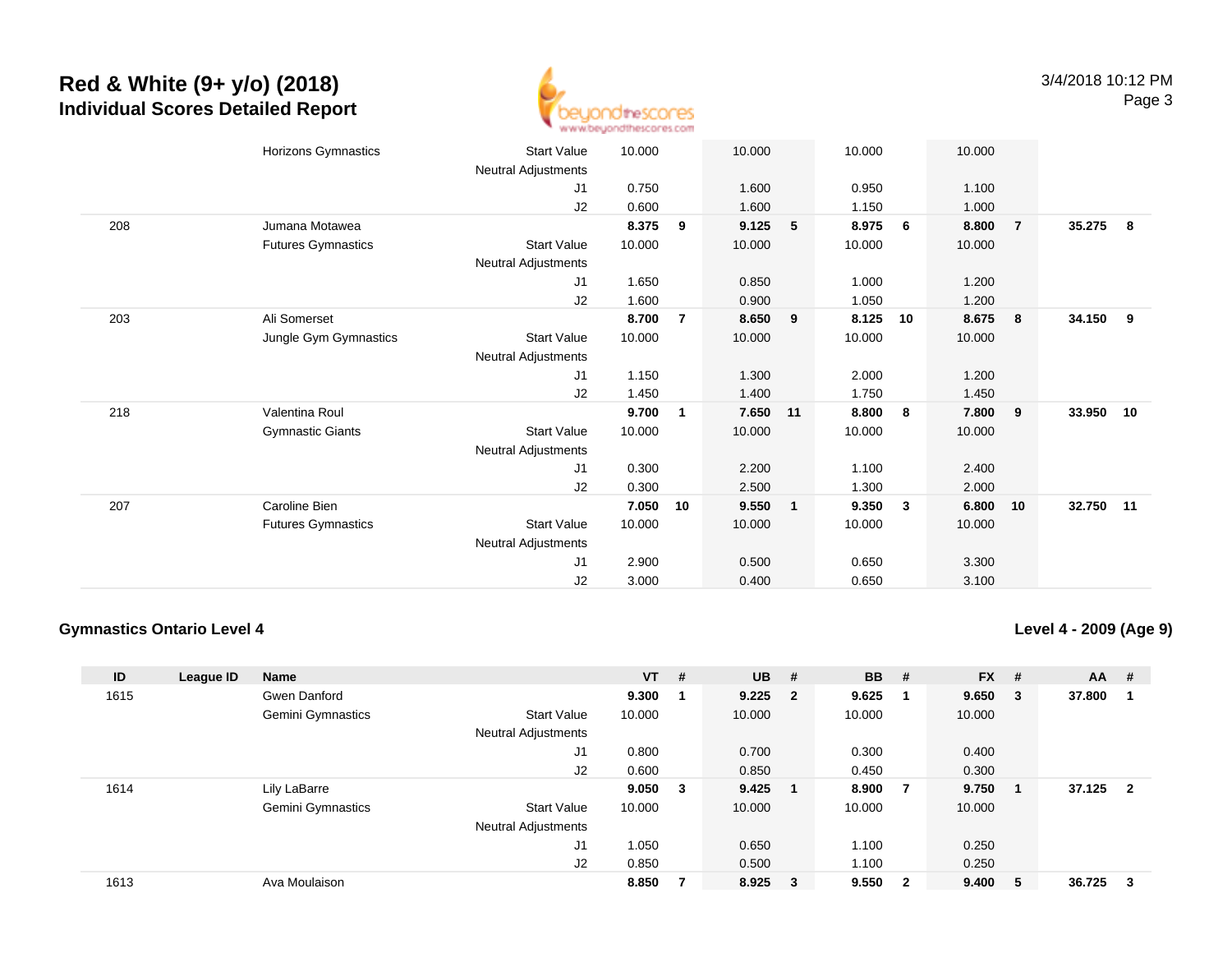

| Gemini Gymnastics<br><b>Start Value</b><br>10.000<br>10.000<br>10.000<br>10.000<br><b>Neutral Adjustments</b><br>1.200<br>J <sub>1</sub><br>1.000<br>0.400<br>0.700<br>J2<br>1.100<br>1.150<br>0.500<br>0.500<br>8.925<br>5<br>9.425<br>8.925<br>6<br>9.300<br>6<br>1608<br>Gabby Forgione<br>$\mathbf{1}$<br>Niagara Acro Cats<br><b>Start Value</b><br>10.000<br>10.000<br>10.000<br>10.000<br>Neutral Adjustments<br>1.100<br>0.500<br>1.150<br>0.700<br>J1<br>J2<br>1.050<br>0.650<br>1.000<br>0.700<br>1612<br>Sarah Garner<br>8.875<br>6<br>8.750<br>5<br>9.475<br>$\overline{\mathbf{3}}$<br>9.450<br>$\overline{4}$<br><b>World Class Gymnastics</b><br><b>Start Value</b><br>10.000<br>10.000<br>10.000<br>10.000<br>Neutral Adjustments<br>1.100<br>1.100<br>0.450<br>0.450<br>J1<br>J2<br>1.150<br>1.400<br>0.600<br>0.650<br>9.000<br>9.275<br>Riyah Tham<br>8.400<br>9.675<br>1607<br>4<br>6<br>$\overline{4}$<br>$\overline{2}$<br>Niagara Acro Cats<br><b>Start Value</b><br>10.000<br>10.000<br>10.000<br>10.000<br><b>Neutral Adjustments</b><br>1.000<br>1.400<br>0.400<br>J1<br>0.600<br>J2<br>1.000<br>1.800<br>0.850<br>0.250<br>Beilun Wu<br>1603<br>9.075<br>$\overline{2}$<br>8.825<br>9.050<br>5<br>9.175<br>$\overline{4}$<br>$\overline{7}$<br>Vaughan Gymnastics Club<br><b>Start Value</b><br>10.000<br>10.000<br>10.000<br>10.000<br><b>Neutral Adjustments</b><br>0.900<br>1.100<br>1.100<br>0.850<br>J1<br>J2<br>0.950<br>1.250<br>0.800<br>0.800<br>1611<br>Erika Kohout<br>9.000<br>8.750<br>8.825<br>8<br>9.075<br>4<br>5<br>- 8<br><b>Start Value</b><br><b>World Class Gymnastics</b><br>10.000<br>10.000<br>10.000<br>10.000<br>Neutral Adjustments<br>1.000<br>1.200<br>1.250<br>0.900<br>J1<br>1.000<br>1.300<br>1.100<br>J2<br>0.950<br>Neha Saini<br>1616<br>8.250<br>$\overline{\mathbf{9}}$<br>8<br>7.450<br>$\overline{7}$<br>7.300<br>8.825<br>9<br><b>Start Value</b><br><b>Gymnastic Giants</b><br>10.000<br>10.000<br>10.000<br>10.000 |  |                     |  |  |  |  |        |                 |
|-----------------------------------------------------------------------------------------------------------------------------------------------------------------------------------------------------------------------------------------------------------------------------------------------------------------------------------------------------------------------------------------------------------------------------------------------------------------------------------------------------------------------------------------------------------------------------------------------------------------------------------------------------------------------------------------------------------------------------------------------------------------------------------------------------------------------------------------------------------------------------------------------------------------------------------------------------------------------------------------------------------------------------------------------------------------------------------------------------------------------------------------------------------------------------------------------------------------------------------------------------------------------------------------------------------------------------------------------------------------------------------------------------------------------------------------------------------------------------------------------------------------------------------------------------------------------------------------------------------------------------------------------------------------------------------------------------------------------------------------------------------------------------------------------------------------------------------------------------------------------------------------------------------------------------------------------------------------------------------------|--|---------------------|--|--|--|--|--------|-----------------|
|                                                                                                                                                                                                                                                                                                                                                                                                                                                                                                                                                                                                                                                                                                                                                                                                                                                                                                                                                                                                                                                                                                                                                                                                                                                                                                                                                                                                                                                                                                                                                                                                                                                                                                                                                                                                                                                                                                                                                                                         |  |                     |  |  |  |  |        |                 |
|                                                                                                                                                                                                                                                                                                                                                                                                                                                                                                                                                                                                                                                                                                                                                                                                                                                                                                                                                                                                                                                                                                                                                                                                                                                                                                                                                                                                                                                                                                                                                                                                                                                                                                                                                                                                                                                                                                                                                                                         |  |                     |  |  |  |  |        |                 |
|                                                                                                                                                                                                                                                                                                                                                                                                                                                                                                                                                                                                                                                                                                                                                                                                                                                                                                                                                                                                                                                                                                                                                                                                                                                                                                                                                                                                                                                                                                                                                                                                                                                                                                                                                                                                                                                                                                                                                                                         |  |                     |  |  |  |  |        |                 |
|                                                                                                                                                                                                                                                                                                                                                                                                                                                                                                                                                                                                                                                                                                                                                                                                                                                                                                                                                                                                                                                                                                                                                                                                                                                                                                                                                                                                                                                                                                                                                                                                                                                                                                                                                                                                                                                                                                                                                                                         |  |                     |  |  |  |  | 36.575 | $\overline{4}$  |
|                                                                                                                                                                                                                                                                                                                                                                                                                                                                                                                                                                                                                                                                                                                                                                                                                                                                                                                                                                                                                                                                                                                                                                                                                                                                                                                                                                                                                                                                                                                                                                                                                                                                                                                                                                                                                                                                                                                                                                                         |  |                     |  |  |  |  |        |                 |
|                                                                                                                                                                                                                                                                                                                                                                                                                                                                                                                                                                                                                                                                                                                                                                                                                                                                                                                                                                                                                                                                                                                                                                                                                                                                                                                                                                                                                                                                                                                                                                                                                                                                                                                                                                                                                                                                                                                                                                                         |  |                     |  |  |  |  |        |                 |
|                                                                                                                                                                                                                                                                                                                                                                                                                                                                                                                                                                                                                                                                                                                                                                                                                                                                                                                                                                                                                                                                                                                                                                                                                                                                                                                                                                                                                                                                                                                                                                                                                                                                                                                                                                                                                                                                                                                                                                                         |  |                     |  |  |  |  |        |                 |
|                                                                                                                                                                                                                                                                                                                                                                                                                                                                                                                                                                                                                                                                                                                                                                                                                                                                                                                                                                                                                                                                                                                                                                                                                                                                                                                                                                                                                                                                                                                                                                                                                                                                                                                                                                                                                                                                                                                                                                                         |  |                     |  |  |  |  |        |                 |
|                                                                                                                                                                                                                                                                                                                                                                                                                                                                                                                                                                                                                                                                                                                                                                                                                                                                                                                                                                                                                                                                                                                                                                                                                                                                                                                                                                                                                                                                                                                                                                                                                                                                                                                                                                                                                                                                                                                                                                                         |  |                     |  |  |  |  | 36.550 | 5               |
|                                                                                                                                                                                                                                                                                                                                                                                                                                                                                                                                                                                                                                                                                                                                                                                                                                                                                                                                                                                                                                                                                                                                                                                                                                                                                                                                                                                                                                                                                                                                                                                                                                                                                                                                                                                                                                                                                                                                                                                         |  |                     |  |  |  |  |        |                 |
|                                                                                                                                                                                                                                                                                                                                                                                                                                                                                                                                                                                                                                                                                                                                                                                                                                                                                                                                                                                                                                                                                                                                                                                                                                                                                                                                                                                                                                                                                                                                                                                                                                                                                                                                                                                                                                                                                                                                                                                         |  |                     |  |  |  |  |        |                 |
|                                                                                                                                                                                                                                                                                                                                                                                                                                                                                                                                                                                                                                                                                                                                                                                                                                                                                                                                                                                                                                                                                                                                                                                                                                                                                                                                                                                                                                                                                                                                                                                                                                                                                                                                                                                                                                                                                                                                                                                         |  |                     |  |  |  |  |        |                 |
|                                                                                                                                                                                                                                                                                                                                                                                                                                                                                                                                                                                                                                                                                                                                                                                                                                                                                                                                                                                                                                                                                                                                                                                                                                                                                                                                                                                                                                                                                                                                                                                                                                                                                                                                                                                                                                                                                                                                                                                         |  |                     |  |  |  |  |        |                 |
|                                                                                                                                                                                                                                                                                                                                                                                                                                                                                                                                                                                                                                                                                                                                                                                                                                                                                                                                                                                                                                                                                                                                                                                                                                                                                                                                                                                                                                                                                                                                                                                                                                                                                                                                                                                                                                                                                                                                                                                         |  |                     |  |  |  |  | 36.350 | $6\overline{6}$ |
|                                                                                                                                                                                                                                                                                                                                                                                                                                                                                                                                                                                                                                                                                                                                                                                                                                                                                                                                                                                                                                                                                                                                                                                                                                                                                                                                                                                                                                                                                                                                                                                                                                                                                                                                                                                                                                                                                                                                                                                         |  |                     |  |  |  |  |        |                 |
|                                                                                                                                                                                                                                                                                                                                                                                                                                                                                                                                                                                                                                                                                                                                                                                                                                                                                                                                                                                                                                                                                                                                                                                                                                                                                                                                                                                                                                                                                                                                                                                                                                                                                                                                                                                                                                                                                                                                                                                         |  |                     |  |  |  |  |        |                 |
|                                                                                                                                                                                                                                                                                                                                                                                                                                                                                                                                                                                                                                                                                                                                                                                                                                                                                                                                                                                                                                                                                                                                                                                                                                                                                                                                                                                                                                                                                                                                                                                                                                                                                                                                                                                                                                                                                                                                                                                         |  |                     |  |  |  |  |        |                 |
|                                                                                                                                                                                                                                                                                                                                                                                                                                                                                                                                                                                                                                                                                                                                                                                                                                                                                                                                                                                                                                                                                                                                                                                                                                                                                                                                                                                                                                                                                                                                                                                                                                                                                                                                                                                                                                                                                                                                                                                         |  |                     |  |  |  |  |        |                 |
|                                                                                                                                                                                                                                                                                                                                                                                                                                                                                                                                                                                                                                                                                                                                                                                                                                                                                                                                                                                                                                                                                                                                                                                                                                                                                                                                                                                                                                                                                                                                                                                                                                                                                                                                                                                                                                                                                                                                                                                         |  |                     |  |  |  |  | 36.125 | $\overline{7}$  |
|                                                                                                                                                                                                                                                                                                                                                                                                                                                                                                                                                                                                                                                                                                                                                                                                                                                                                                                                                                                                                                                                                                                                                                                                                                                                                                                                                                                                                                                                                                                                                                                                                                                                                                                                                                                                                                                                                                                                                                                         |  |                     |  |  |  |  |        |                 |
|                                                                                                                                                                                                                                                                                                                                                                                                                                                                                                                                                                                                                                                                                                                                                                                                                                                                                                                                                                                                                                                                                                                                                                                                                                                                                                                                                                                                                                                                                                                                                                                                                                                                                                                                                                                                                                                                                                                                                                                         |  |                     |  |  |  |  |        |                 |
|                                                                                                                                                                                                                                                                                                                                                                                                                                                                                                                                                                                                                                                                                                                                                                                                                                                                                                                                                                                                                                                                                                                                                                                                                                                                                                                                                                                                                                                                                                                                                                                                                                                                                                                                                                                                                                                                                                                                                                                         |  |                     |  |  |  |  |        |                 |
|                                                                                                                                                                                                                                                                                                                                                                                                                                                                                                                                                                                                                                                                                                                                                                                                                                                                                                                                                                                                                                                                                                                                                                                                                                                                                                                                                                                                                                                                                                                                                                                                                                                                                                                                                                                                                                                                                                                                                                                         |  |                     |  |  |  |  |        |                 |
|                                                                                                                                                                                                                                                                                                                                                                                                                                                                                                                                                                                                                                                                                                                                                                                                                                                                                                                                                                                                                                                                                                                                                                                                                                                                                                                                                                                                                                                                                                                                                                                                                                                                                                                                                                                                                                                                                                                                                                                         |  |                     |  |  |  |  | 35.650 | 8               |
|                                                                                                                                                                                                                                                                                                                                                                                                                                                                                                                                                                                                                                                                                                                                                                                                                                                                                                                                                                                                                                                                                                                                                                                                                                                                                                                                                                                                                                                                                                                                                                                                                                                                                                                                                                                                                                                                                                                                                                                         |  |                     |  |  |  |  |        |                 |
|                                                                                                                                                                                                                                                                                                                                                                                                                                                                                                                                                                                                                                                                                                                                                                                                                                                                                                                                                                                                                                                                                                                                                                                                                                                                                                                                                                                                                                                                                                                                                                                                                                                                                                                                                                                                                                                                                                                                                                                         |  |                     |  |  |  |  |        |                 |
|                                                                                                                                                                                                                                                                                                                                                                                                                                                                                                                                                                                                                                                                                                                                                                                                                                                                                                                                                                                                                                                                                                                                                                                                                                                                                                                                                                                                                                                                                                                                                                                                                                                                                                                                                                                                                                                                                                                                                                                         |  |                     |  |  |  |  |        |                 |
|                                                                                                                                                                                                                                                                                                                                                                                                                                                                                                                                                                                                                                                                                                                                                                                                                                                                                                                                                                                                                                                                                                                                                                                                                                                                                                                                                                                                                                                                                                                                                                                                                                                                                                                                                                                                                                                                                                                                                                                         |  |                     |  |  |  |  |        |                 |
|                                                                                                                                                                                                                                                                                                                                                                                                                                                                                                                                                                                                                                                                                                                                                                                                                                                                                                                                                                                                                                                                                                                                                                                                                                                                                                                                                                                                                                                                                                                                                                                                                                                                                                                                                                                                                                                                                                                                                                                         |  |                     |  |  |  |  | 31.825 | 9               |
|                                                                                                                                                                                                                                                                                                                                                                                                                                                                                                                                                                                                                                                                                                                                                                                                                                                                                                                                                                                                                                                                                                                                                                                                                                                                                                                                                                                                                                                                                                                                                                                                                                                                                                                                                                                                                                                                                                                                                                                         |  |                     |  |  |  |  |        |                 |
|                                                                                                                                                                                                                                                                                                                                                                                                                                                                                                                                                                                                                                                                                                                                                                                                                                                                                                                                                                                                                                                                                                                                                                                                                                                                                                                                                                                                                                                                                                                                                                                                                                                                                                                                                                                                                                                                                                                                                                                         |  | Neutral Adjustments |  |  |  |  |        |                 |
| 1.650<br>2.400<br>2.500<br>1.150<br>J1                                                                                                                                                                                                                                                                                                                                                                                                                                                                                                                                                                                                                                                                                                                                                                                                                                                                                                                                                                                                                                                                                                                                                                                                                                                                                                                                                                                                                                                                                                                                                                                                                                                                                                                                                                                                                                                                                                                                                  |  |                     |  |  |  |  |        |                 |
| J2<br>1.850<br>2.700<br>2.900<br>1.200                                                                                                                                                                                                                                                                                                                                                                                                                                                                                                                                                                                                                                                                                                                                                                                                                                                                                                                                                                                                                                                                                                                                                                                                                                                                                                                                                                                                                                                                                                                                                                                                                                                                                                                                                                                                                                                                                                                                                  |  |                     |  |  |  |  |        |                 |

**Gymnastics Ontario Level 4**

**Level 4 - 2006 (Age 12) A**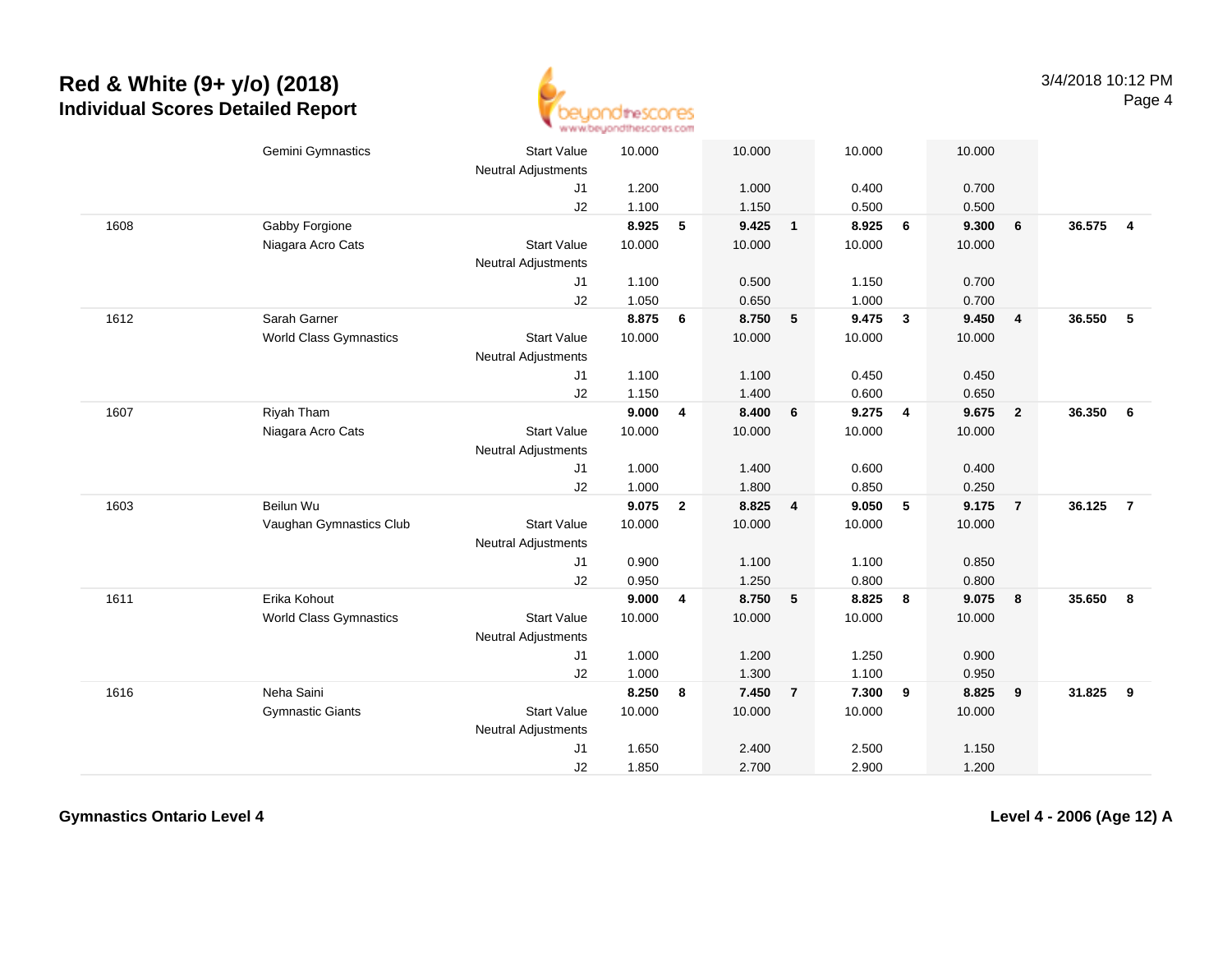

| ID  | <b>League ID</b> | Name                              |                            | VT             | #              | <b>UB</b>      | #                       | <b>BB</b>      | #                       | <b>FX</b>      | #               | AA     | #              |
|-----|------------------|-----------------------------------|----------------------------|----------------|----------------|----------------|-------------------------|----------------|-------------------------|----------------|-----------------|--------|----------------|
| 720 |                  | Keren Ophir                       |                            | 8.900          | $\overline{4}$ | 9.650          | $\overline{1}$          | 9.650          | $\overline{1}$          | 9.425          | $\overline{1}$  | 37.625 | $\mathbf{1}$   |
|     |                  | <b>ASF</b>                        | <b>Start Value</b>         | 10.000         |                | 10.000         |                         | 10.000         |                         | 10.000         |                 |        |                |
|     |                  |                                   | <b>Neutral Adjustments</b> |                |                |                |                         |                |                         |                |                 |        |                |
|     |                  |                                   | J1                         | 1.100          |                | 0.400          |                         | 0.400          |                         | 0.450          |                 |        |                |
|     |                  |                                   | J2                         | 1.100          |                | 0.300          |                         | 0.300          |                         | 0.700          |                 |        |                |
| 721 |                  | Cara Li                           |                            | 8.725          | $\sqrt{5}$     | 9.375          | $\overline{\mathbf{3}}$ | 9.500          | $\overline{\mathbf{2}}$ | 9.275          | $\overline{2}$  | 36.875 | $\overline{2}$ |
|     |                  | <b>ASF</b>                        | <b>Start Value</b>         | 10.000         |                | 10.000         |                         | 10.000         |                         | 10.000         |                 |        |                |
|     |                  |                                   | <b>Neutral Adjustments</b> |                |                |                |                         |                |                         |                |                 |        |                |
|     |                  |                                   | J1                         | 1.200          |                | 0.550          |                         | 0.450          |                         | 0.800          |                 |        |                |
|     |                  |                                   | J2                         | 1.350          |                | 0.700          |                         | 0.550          |                         | 0.650          |                 |        |                |
| 730 |                  | Ivy Zheng                         |                            | 9.150          | $\mathbf{1}$   | 9.200          | $\overline{\mathbf{4}}$ | 8.775          | 8                       | 9.025          | $\overline{4}$  | 36.150 | $\overline{3}$ |
|     |                  | <b>Futures Gymnastics</b>         | <b>Start Value</b>         | 10.000         |                | 10.000         |                         | 10.000         |                         | 10.000         |                 |        |                |
|     |                  |                                   | Neutral Adjustments        |                |                |                |                         |                |                         |                |                 |        |                |
|     |                  |                                   | J1                         | 0.900          |                | 0.700          |                         | 1.300          |                         | 1.000          |                 |        |                |
|     |                  |                                   | J2                         | 0.800          |                | 0.900          |                         | 1.150          |                         | 0.950          |                 |        |                |
| 706 |                  | Aubree Brooker                    |                            | 8.150          | 9              | 9.450          | $\overline{2}$          | 9.225          | $\overline{4}$          | 9.000          | 5               | 35.825 | $\overline{4}$ |
|     |                  | <b>Burlington Gymnastics Club</b> | <b>Start Value</b>         | 10.000         |                | 10.000         |                         | 10.000         |                         | 10.000         |                 |        |                |
|     |                  |                                   | <b>Neutral Adjustments</b> |                |                |                |                         |                |                         |                |                 |        |                |
|     |                  |                                   | J1                         | 1.800          |                | 0.550<br>0.550 |                         | 0.800<br>0.750 |                         | 0.900          |                 |        |                |
| 722 |                  | Victoria Murski                   | J2                         | 1.900<br>9.000 | $\mathbf{3}$   | 9.175          | 5                       | 8.925          | $\overline{7}$          | 1.100<br>8.650 |                 | 35.750 | 5              |
|     |                  | <b>Horizons Gymnastics</b>        | <b>Start Value</b>         | 10.000         |                | 10.000         |                         | 10.000         |                         | 10.000         | 8               |        |                |
|     |                  |                                   | Neutral Adjustments        |                |                |                |                         |                |                         |                |                 |        |                |
|     |                  |                                   | J1                         | 1.050          |                | 0.850          |                         | 1.100          |                         | 1.200          |                 |        |                |
|     |                  |                                   | J2                         | 0.950          |                | 0.800          |                         | 1.050          |                         | 1.500          |                 |        |                |
| 718 |                  | Daniella Lopez                    |                            | 9.100          | $\overline{2}$ | 9.000          | 6                       | 8.725          | - 9                     | 8.775          | $\overline{7}$  | 35.600 | 6              |
|     |                  | <b>World Class Gymnastics</b>     | <b>Start Value</b>         | 10.000         |                | 10.000         |                         | 10.000         |                         | 10.000         |                 |        |                |
|     |                  |                                   | Neutral Adjustments        |                |                |                |                         | $-0.100$       |                         |                |                 |        |                |
|     |                  |                                   | J1                         | 1.000          |                | 1.100          |                         | 1.300          |                         | 1.300          |                 |        |                |
|     |                  |                                   | J2                         | 0.800          |                | 0.900          |                         | 1.050          |                         | 1.150          |                 |        |                |
| 701 |                  | Kenya Sargeant                    |                            | 8.425          | $\overline{7}$ | 8.875          | $\overline{7}$          | 9.100          | 5                       | 8.925          | $6\phantom{1}6$ | 35.325 | $\overline{7}$ |
|     |                  | <b>Glendon Gymnastics</b>         | <b>Start Value</b>         | 10.000         |                | 10.000         |                         | 10.000         |                         | 10.000         |                 |        |                |
|     |                  |                                   | <b>Neutral Adjustments</b> |                |                |                |                         |                |                         |                |                 |        |                |
|     |                  |                                   | J1                         | 1.550          |                | 1.050          |                         | 0.900          |                         | 1.000          |                 |        |                |
|     |                  |                                   | J2                         | 1.600          |                | 1.200          |                         | 0.900          |                         | 1.150          |                 |        |                |
| 710 |                  | <b>Kate Theriault</b>             |                            | 8.300          | 8              | 8.575          | 8                       | 9.025          | 6                       | 9.100          | $\mathbf{3}$    | 35.000 | 8              |
|     |                  | Jungle Gym Gymnastics             | <b>Start Value</b>         | 10.000         |                | 10.000         |                         | 10.000         |                         | 10.000         |                 |        |                |
|     |                  |                                   | <b>Neutral Adjustments</b> |                |                |                |                         |                |                         |                |                 |        |                |
|     |                  |                                   | J1                         | 1.600          |                | 1.450          |                         | 0.950          |                         | 0.950          |                 |        |                |
|     |                  |                                   |                            |                |                |                |                         |                |                         |                |                 |        |                |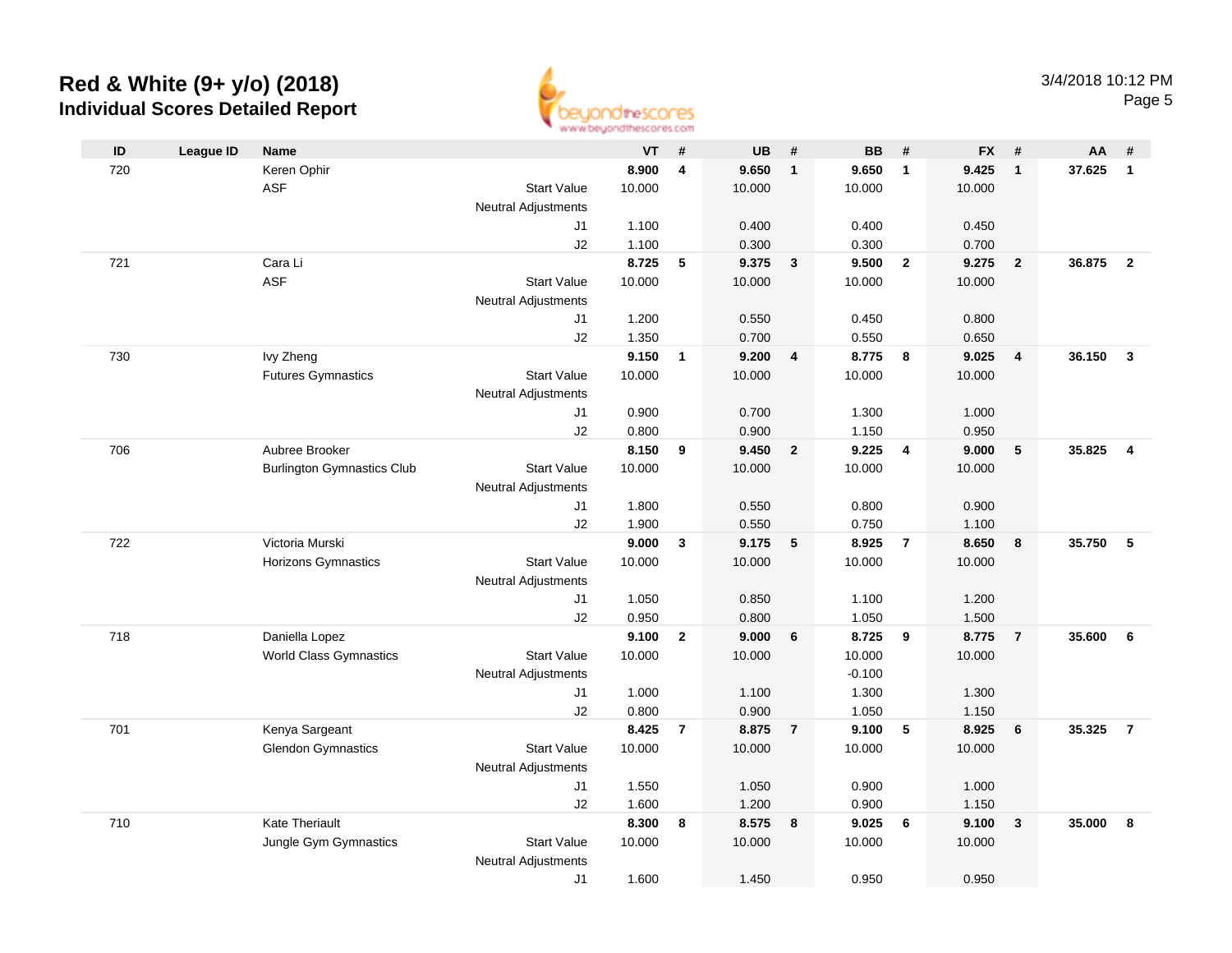

#### 3/4/2018 10:12 PMPage 6

|     |                       | J <sub>2</sub>      | .800   |     | 1.400  |   | .000   | 0.850  |     |        |   |
|-----|-----------------------|---------------------|--------|-----|--------|---|--------|--------|-----|--------|---|
| 709 | Isabella Prato        |                     | 8.475  | - 6 | 7.600  | 9 | 9.325  | 9.100  | - 3 | 34.500 | 9 |
|     | Jungle Gym Gymnastics | <b>Start Value</b>  | 10.000 |     | 10.000 |   | 10.000 | 10.000 |     |        |   |
|     |                       | Neutral Adjustments |        |     |        |   |        |        |     |        |   |
|     |                       | J1                  | 1.550  |     | 2.200  |   | 0.700  | 0.850  |     |        |   |
|     |                       | J2                  | i .500 |     | 2.600  |   | 0.650  | 0.950  |     |        |   |

#### **Gymnastics Ontario Level 4**

**Level 4 - 2006 (Age 12) B**

| ID  | <b>League ID</b> | <b>Name</b>                       |                                  | <b>VT</b>      | #            | <b>UB</b> | #              | <b>BB</b> | #               | <b>FX</b> | #                       | AA     | #              |
|-----|------------------|-----------------------------------|----------------------------------|----------------|--------------|-----------|----------------|-----------|-----------------|-----------|-------------------------|--------|----------------|
| 707 |                  | Ava Springmann                    |                                  | 9.675          | $\mathbf{1}$ | 9.475     | $\overline{2}$ | 9.350     | $\overline{2}$  | 9.350     | 3                       | 37.850 | $\mathbf{1}$   |
|     |                  | <b>Burlington Gymnastics Club</b> | <b>Start Value</b>               | 10.000         |              | 10.000    |                | 10.000    |                 | 10.000    |                         |        |                |
|     |                  |                                   | <b>Neutral Adjustments</b>       |                |              |           |                |           |                 |           |                         |        |                |
|     |                  |                                   | J1                               | 0.300          |              | 0.600     |                | 0.650     |                 | 0.550     |                         |        |                |
|     |                  |                                   | J2                               | 0.350          |              | 0.450     |                | 0.650     |                 | 0.750     |                         |        |                |
| 711 |                  | Zoey Martin                       |                                  | 9.100          | $\mathbf{2}$ | 9.600     | $\mathbf{1}$   | 9.525     | $\mathbf{1}$    | 9.375     | $\overline{\mathbf{2}}$ | 37.600 | $\overline{2}$ |
|     |                  | <b>Champions Gymnastics</b>       | <b>Start Value</b>               | 10.000         |              | 10.000    |                | 10.000    |                 | 10.000    |                         |        |                |
|     |                  |                                   | <b>Neutral Adjustments</b>       |                |              |           |                |           |                 |           |                         |        |                |
|     |                  |                                   | J1                               | 0.900          |              | 0.500     |                | 0.450     |                 | 0.550     |                         |        |                |
|     |                  |                                   | J2                               | 0.900          |              | 0.300     |                | 0.500     |                 | 0.700     |                         |        |                |
| 713 |                  | Elyssa Carreiro                   |                                  | 8.325          | 10           | 9.350     | $\mathbf{3}$   | 9.525     | $\overline{1}$  | 9.500     | $\overline{1}$          | 36.700 | $\mathbf{3}$   |
|     |                  | <b>Futures Gymnastics</b>         | <b>Start Value</b>               | 10.000         |              | 10.000    |                | 10.000    |                 | 10.000    |                         |        |                |
|     |                  |                                   | <b>Neutral Adjustments</b>       |                |              |           |                |           |                 |           |                         |        |                |
|     |                  |                                   | J1                               | 1.650          |              | 0.700     |                | 0.550     |                 | 0.450     |                         |        |                |
|     |                  |                                   | J2                               | 1.700<br>8.500 |              | 0.600     |                | 0.400     |                 | 0.550     |                         |        |                |
| 703 |                  | Lucille McBurney                  | <b>Start Value</b>               | 10.000         | 8            | 9.225     | $\overline{4}$ | 9.350     | $\overline{2}$  | 8.950     | 6                       | 36.025 | $\overline{4}$ |
|     |                  | University of Toronto             |                                  |                |              | 10.000    |                | 10.000    |                 | 10.000    |                         |        |                |
|     |                  |                                   | <b>Neutral Adjustments</b><br>J1 | 1.550          |              | 0.850     |                | 0.500     |                 | 0.900     |                         |        |                |
|     |                  |                                   | J2                               | 1.450          |              | 0.700     |                | 0.800     |                 | 1.200     |                         |        |                |
| 724 |                  | Stephanie Casullo                 |                                  | 9.050          | 3            | 9.100     | 5              | 8.850     | $5\phantom{.0}$ | 8.825     | 8                       | 35.825 | - 5            |
|     |                  | Gemini Gymnastics                 | <b>Start Value</b>               | 10.000         |              | 10.000    |                | 10.000    |                 | 10.000    |                         |        |                |
|     |                  |                                   | <b>Neutral Adjustments</b>       |                |              |           |                |           |                 |           |                         |        |                |
|     |                  |                                   | J1                               | 1.000          |              | 0.750     |                | 1.100     |                 | 1.100     |                         |        |                |
|     |                  |                                   | J2                               | 0.900          |              | 1.050     |                | 1.200     |                 | 1.250     |                         |        |                |
| 704 |                  | Sophia Smith                      |                                  | 8.650          | 5            | 8.775     | 6              | 9.350     | $\overline{2}$  | 8.950     | 6                       | 35.725 | 6              |
|     |                  | University of Toronto             | <b>Start Value</b>               | 10.000         |              | 10.000    |                | 10.000    |                 | 10.000    |                         |        |                |
|     |                  |                                   | <b>Neutral Adjustments</b>       |                |              |           |                |           |                 |           |                         |        |                |
|     |                  |                                   | J1                               | 1.350          |              | 1.250     |                | 0.600     |                 | 0.950     |                         |        |                |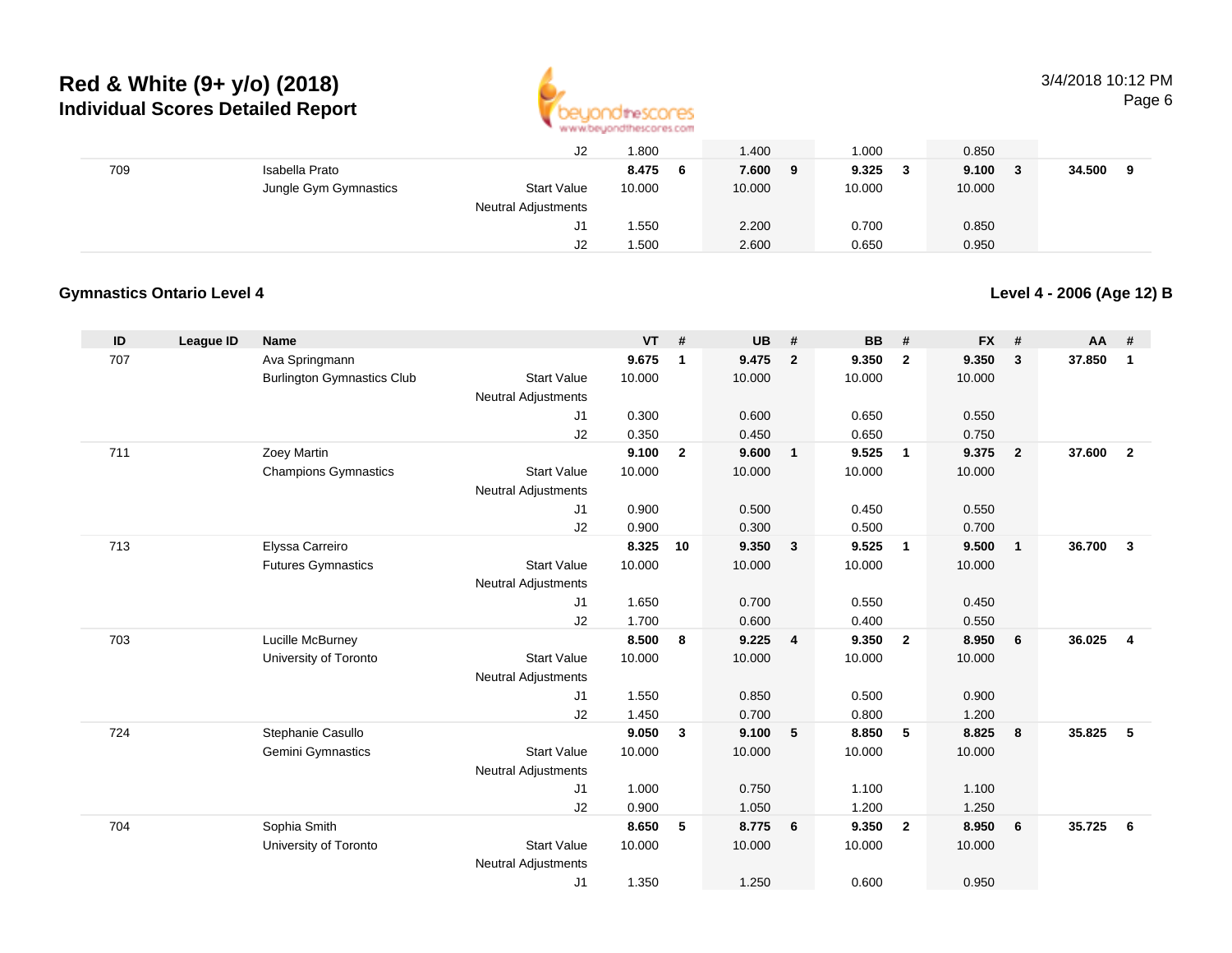

|     |                               | J2                         | 1.350  |                | 1.200    |                | 0.700    |                | 1.150  |                |        |                |
|-----|-------------------------------|----------------------------|--------|----------------|----------|----------------|----------|----------------|--------|----------------|--------|----------------|
| 716 | <b>Sharlene Miller</b>        |                            | 8.550  | $\overline{7}$ | 8.675    | $\overline{7}$ | 8.675    | - 6            | 8.925  | $\overline{7}$ | 34.825 | $\overline{7}$ |
|     | <b>World Class Gymnastics</b> | <b>Start Value</b>         | 10.000 |                | 10.000   |                | 10.000   |                | 10.000 |                |        |                |
|     |                               | <b>Neutral Adjustments</b> |        |                |          |                |          |                |        |                |        |                |
|     |                               | J1                         | 1.350  |                | 1.150    |                | 1.400    |                | 1.000  |                |        |                |
|     |                               | J2                         | 1.550  |                | 1.500    |                | 1.250    |                | 1.150  |                |        |                |
| 719 | Aisha Faria Paredes           |                            | 8.975  | 4              | 8.025    | 10             | 9.050    | $\overline{4}$ | 8.625  | 9              | 34.675 | - 8            |
|     | World Class Gymnastics        | <b>Start Value</b>         | 10.000 |                | 10.000   |                | 10.000   |                | 10.000 |                |        |                |
|     |                               | Neutral Adjustments        |        |                |          |                | $-0.100$ |                |        |                |        |                |
|     |                               | J1                         | 1.100  |                | 1.750    |                | 0.800    |                | 1.300  |                |        |                |
|     |                               | J2                         | 0.950  |                | 2.200    |                | 0.900    |                | 1.450  |                |        |                |
| 728 | <b>Brooklyn Oetelaar</b>      |                            | 8.625  | 6              | 8.525    | 8              | 8.625    | $\overline{7}$ | 8.500  | 10             | 34.275 | - 9            |
|     | Flip 'n' Wicked Gymnastics    | <b>Start Value</b>         | 10.000 |                | 10.000   |                | 10.000   |                | 10.000 |                |        |                |
|     |                               | Neutral Adjustments        |        |                |          |                |          |                |        |                |        |                |
|     |                               | J1                         | 1.350  |                | 1.550    |                | 1.500    |                | 1.400  |                |        |                |
|     |                               | J2                         | 1.400  |                | 1.400    |                | 1.250    |                | 1.600  |                |        |                |
| 727 | Rayden Roy                    |                            | 8.350  | 9              | 7.400 11 |                | 9.075    | $\mathbf{3}$   | 9.025  | $\overline{4}$ | 33.850 | 10             |
|     | Flip 'n' Wicked Gymnastics    | <b>Start Value</b>         | 10.000 |                | 10.000   |                | 10.000   |                | 10.000 |                |        |                |
|     |                               | Neutral Adjustments        |        |                |          |                | $-0.100$ |                |        |                |        |                |
|     |                               | J1                         | 1.500  |                | 2.400    |                | 0.800    |                | 0.850  |                |        |                |
|     |                               | J2                         | 1.800  |                | 2.800    |                | 0.850    |                | 1.100  |                |        |                |
| 723 | Sara Ford                     |                            | 8.550  | $\overline{7}$ | 8.100    | 9              | 7.650    | 8              | 9.000  | 5              | 33.300 | 11             |
|     | <b>Horizons Gymnastics</b>    | <b>Start Value</b>         | 10.000 |                | 10.000   |                | 10.000   |                | 10.000 |                |        |                |
|     |                               | <b>Neutral Adjustments</b> |        |                |          |                |          |                |        |                |        |                |
|     |                               | J1                         | 1.350  |                | 1.800    |                | 2.400    |                | 1.100  |                |        |                |
|     |                               | J2                         | 1.550  |                | 2.000    |                | 2.300    |                | 0.900  |                |        |                |

#### **Gymnastics Ontario Level 4**

**Level 4 - 2006 (Age 12) C**

| ID  | League ID | <b>Name</b>             |                            | $VT$ # |   | <b>UB</b> | - # | <b>BB</b> | - #    | <b>FX</b> | #   | AA     | -# |
|-----|-----------|-------------------------|----------------------------|--------|---|-----------|-----|-----------|--------|-----------|-----|--------|----|
| 705 |           | Siggi Murphy            |                            | 9.425  |   | 9.475     |     | 9.300     | $_{3}$ | 9.200     | -4  | 37.400 |    |
|     |           | University of Toronto   | <b>Start Value</b>         | 10.000 |   | 10.000    |     | 10.000    |        | 10.000    |     |        |    |
|     |           |                         | Neutral Adjustments        |        |   |           |     |           |        |           |     |        |    |
|     |           |                         | J1                         | 0.650  |   | 0.550     |     | 0.700     |        | 0.750     |     |        |    |
|     |           |                         | J2                         | 0.500  |   | 0.500     |     | 0.700     |        | 0.850     |     |        |    |
| 702 |           | Emma Ricciuto MacDonald |                            | 8.900  | 3 | 9.350 2   |     | 9.550     |        | 9.100     | - 6 | 36.900 | -2 |
|     |           | University of Toronto   | <b>Start Value</b>         | 10.000 |   | 10.000    |     | 10.000    |        | 10.000    |     |        |    |
|     |           |                         | <b>Neutral Adjustments</b> |        |   |           |     |           |        |           |     |        |    |
|     |           |                         | J1                         | 1.100  |   | 0.550     |     | 0.400     |        | 0.800     |     |        |    |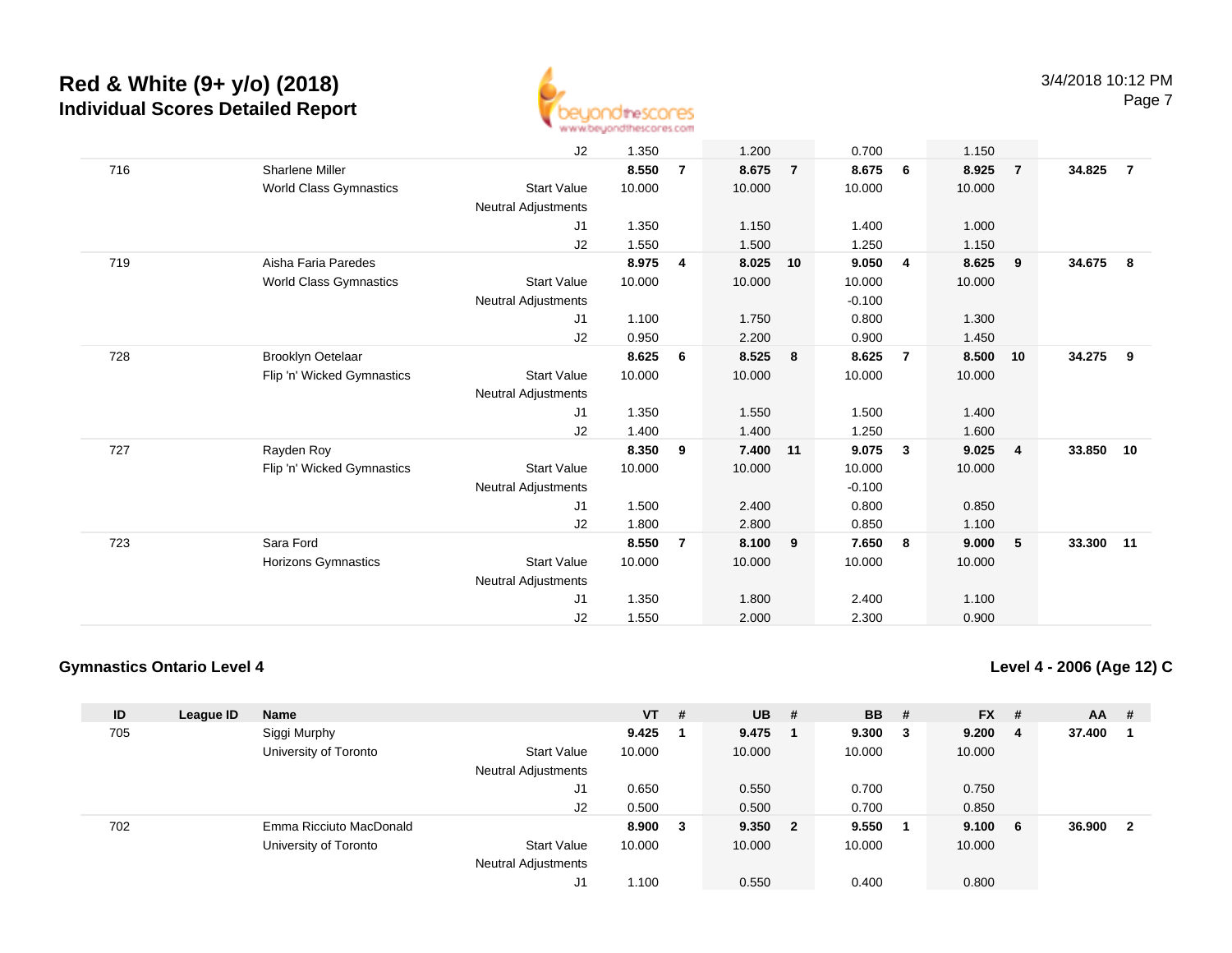

|     |                               | J2                         | 1.100  |                         | 0.750  |                         | 0.500  |                | 1.000  |                         |        |                         |
|-----|-------------------------------|----------------------------|--------|-------------------------|--------|-------------------------|--------|----------------|--------|-------------------------|--------|-------------------------|
| 712 | Cassie Thomas                 |                            | 8.875  | $\overline{\mathbf{4}}$ | 9.050  | $\sqrt{5}$              | 9.475  | $\overline{2}$ | 9.400  | $\overline{\mathbf{2}}$ | 36.800 | $\mathbf{3}$            |
|     | <b>Champions Gymnastics</b>   | <b>Start Value</b>         | 10.000 |                         | 10.000 |                         | 10.000 |                | 10.000 |                         |        |                         |
|     |                               | <b>Neutral Adjustments</b> |        |                         |        |                         |        |                |        |                         |        |                         |
|     |                               | J1                         | 1.200  |                         | 1.100  |                         | 0.500  |                | 0.550  |                         |        |                         |
|     |                               | J2                         | 1.050  |                         | 0.800  |                         | 0.550  |                | 0.650  |                         |        |                         |
| 729 | Charlotte Putman              |                            | 8.875  | $\overline{\mathbf{4}}$ | 9.275  | $\overline{3}$          | 9.300  | $\mathbf{3}$   | 9.175  | 5                       | 36.625 | $\overline{\mathbf{4}}$ |
|     | <b>Global Gymnastics</b>      | <b>Start Value</b>         | 10.000 |                         | 10.000 |                         | 10.000 |                | 10.000 |                         |        |                         |
|     |                               | <b>Neutral Adjustments</b> |        |                         |        |                         |        |                |        |                         |        |                         |
|     |                               | J1                         | 1.100  |                         | 0.750  |                         | 0.800  |                | 0.900  |                         |        |                         |
|     |                               | J2                         | 1.150  |                         | 0.700  |                         | 0.600  |                | 0.750  |                         |        |                         |
| 717 | Samantha Kenehan              |                            | 8.775  | 5                       | 8.875  | $\overline{7}$          | 9.175  | $\overline{4}$ | 9.450  | $\overline{1}$          | 36.275 | 5                       |
|     | <b>World Class Gymnastics</b> | <b>Start Value</b>         | 10.000 |                         | 10.000 |                         | 10.000 |                | 10.000 |                         |        |                         |
|     |                               | <b>Neutral Adjustments</b> |        |                         |        |                         |        |                |        |                         |        |                         |
|     |                               | J1                         | 1.150  |                         | 1.250  |                         | 0.700  |                | 0.450  |                         |        |                         |
|     |                               | J2                         | 1.300  |                         | 1.000  |                         | 0.950  |                | 0.650  |                         |        |                         |
| 714 | Maya Lindsay                  |                            | 9.200  | $\mathbf{2}$            | 9.025  | 6                       | 8.525  | $\overline{7}$ | 9.250  | $\mathbf{3}$            | 36.000 | 6                       |
|     | <b>Futures Gymnastics</b>     | <b>Start Value</b>         | 10.000 |                         | 10.000 |                         | 10.000 |                | 10.000 |                         |        |                         |
|     |                               | <b>Neutral Adjustments</b> |        |                         |        |                         |        |                |        |                         |        |                         |
|     |                               | J1                         | 0.750  |                         | 0.850  |                         | 1.600  |                | 0.650  |                         |        |                         |
|     |                               | J2                         | 0.850  |                         | 1.100  |                         | 1.350  |                | 0.850  |                         |        |                         |
| 708 | Jennifer letswaard            |                            | 8.775  | 5                       | 9.225  | $\overline{\mathbf{4}}$ | 8.700  | 6              | 8.750  | 10                      | 35.450 | $\overline{7}$          |
|     | Jungle Gym Gymnastics         | <b>Start Value</b>         | 10.000 |                         | 10.000 |                         | 10.000 |                | 10.000 |                         |        |                         |
|     |                               | <b>Neutral Adjustments</b> |        |                         |        |                         |        |                |        |                         |        |                         |
|     |                               | J1                         | 1.300  |                         | 0.750  |                         | 1.200  |                | 1.150  |                         |        |                         |
|     |                               | J2                         | 1.150  |                         | 0.800  |                         | 1.400  |                | 1.350  |                         |        |                         |
| 715 | Serina Santo                  |                            | 8.625  | $\overline{7}$          | 8.675  | 9                       | 8.950  | $\sqrt{5}$     | 8.950  | 9                       | 35.200 | 8                       |
|     | Niagara Acro Cats             | <b>Start Value</b>         | 10.000 |                         | 10.000 |                         | 10.000 |                | 10.000 |                         |        |                         |
|     |                               | <b>Neutral Adjustments</b> |        |                         |        |                         |        |                |        |                         |        |                         |
|     |                               | J1                         | 1.450  |                         | 1.350  |                         | 1.100  |                | 1.100  |                         |        |                         |
|     |                               | J2                         | 1.300  |                         | 1.300  |                         | 1.000  |                | 1.000  |                         |        |                         |
| 725 | Rachel Stephan                |                            | 8.675  | 6                       | 8.725  | $\overline{\mathbf{8}}$ | 7.800  | 9              | 9.000  | 8                       | 34.200 | 9                       |
|     | <b>Gymnastic Giants</b>       | <b>Start Value</b>         | 10.000 |                         | 10.000 |                         | 10.000 |                | 10.000 |                         |        |                         |
|     |                               | <b>Neutral Adjustments</b> |        |                         |        |                         |        |                |        |                         |        |                         |
|     |                               | J1                         | 1.250  |                         | 1.250  |                         | 2.000  |                | 1.000  |                         |        |                         |
|     |                               | J2                         | 1.400  |                         | 1.300  |                         | 2.400  |                | 1.000  |                         |        |                         |
| 726 | Layla Summers                 |                            | 7.675  | 8                       | 7.050  | 10                      | 7.950  | 8              | 9.075  | $\overline{7}$          | 31.750 | 10                      |
|     | Flip 'n' Wicked Gymnastics    | <b>Start Value</b>         | 10.000 |                         | 10.000 |                         | 10.000 |                | 10.000 |                         |        |                         |
|     |                               | <b>Neutral Adjustments</b> |        |                         |        |                         |        |                |        |                         |        |                         |
|     |                               | J1                         | 2.200  |                         | 2.700  |                         | 2.100  |                | 0.900  |                         |        |                         |
|     |                               |                            |        |                         |        |                         |        |                |        |                         |        |                         |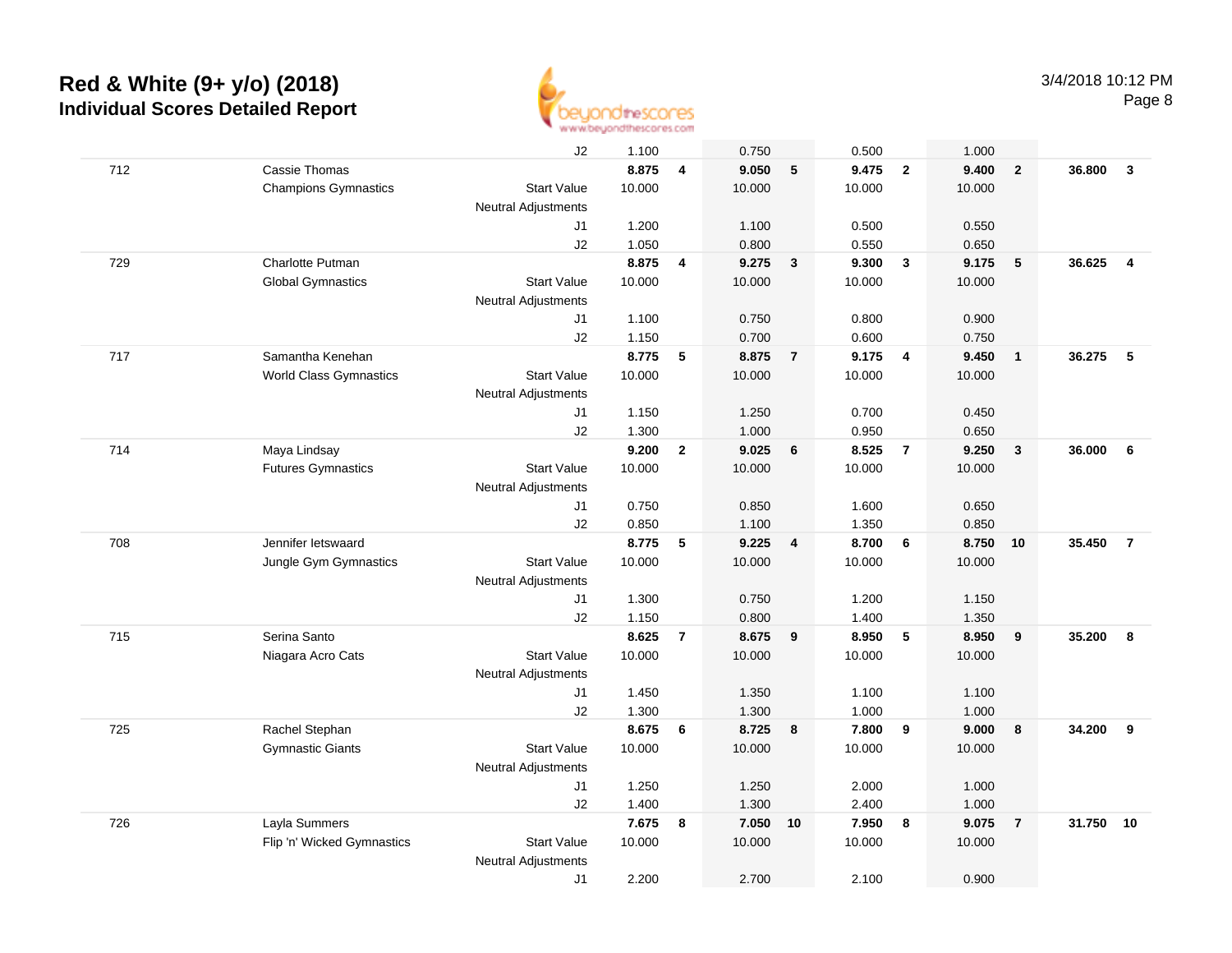

3/4/2018 10:12 PMPage 9

2.450 3.200 2.000 0.950

#### **Level 4 - 2008 (Age 10) A**

| ID   | <b>League ID</b> | <b>Name</b>                       |                                                  | <b>VT</b> | #              | <b>UB</b> | #              | BB     | #              | <b>FX</b> | #              | AA #   |                         |
|------|------------------|-----------------------------------|--------------------------------------------------|-----------|----------------|-----------|----------------|--------|----------------|-----------|----------------|--------|-------------------------|
| 1618 |                  | Haevyn Bole                       |                                                  | 9.450     | $\mathbf{1}$   | 9.425     | $\overline{2}$ | 9.325  | 4              | 9.475     | $\mathbf{2}$   | 37.675 | $\mathbf{1}$            |
|      |                  | St. Thomas Elgin                  | <b>Start Value</b>                               | 10.000    |                | 10.000    |                | 10.000 |                | 10.000    |                |        |                         |
|      |                  |                                   | <b>Neutral Adjustments</b>                       |           |                |           |                |        |                |           |                |        |                         |
|      |                  |                                   | J1                                               | 0.600     |                | 0.600     |                | 0.600  |                | 0.450     |                |        |                         |
|      |                  |                                   | J2                                               | 0.500     |                | 0.550     |                | 0.750  |                | 0.600     |                |        |                         |
| 1606 |                  | Ava Delaney                       |                                                  | 8.775     | 5              | 9.125     | $\overline{4}$ | 9.625  | $\overline{2}$ | 9.625     | $\mathbf{1}$   | 37.150 | $\overline{2}$          |
|      |                  | <b>Futures Gymnastics</b>         | <b>Start Value</b>                               | 10.000    |                | 10.000    |                | 10.000 |                | 10.000    |                |        |                         |
|      |                  |                                   | <b>Neutral Adjustments</b>                       |           |                |           |                |        |                |           |                |        |                         |
|      |                  |                                   | J <sub>1</sub>                                   | 1.250     |                | 0.700     |                | 0.300  |                | 0.400     |                |        |                         |
|      |                  |                                   | J2                                               | 1.200     |                | 1.050     |                | 0.450  |                | 0.350     |                |        |                         |
| 1609 |                  | Keira Harrod                      |                                                  | 8.150     | 8              | 9.600     | $\overline{1}$ | 9.475  | $\mathbf{3}$   | 9.625     | $\mathbf{1}$   | 36.850 | $\overline{\mathbf{3}}$ |
|      |                  | Niagara Acro Cats                 | <b>Start Value</b>                               | 10.000    |                | 10.000    |                | 10.000 |                | 10.000    |                |        |                         |
|      |                  |                                   | <b>Neutral Adjustments</b>                       |           |                |           |                |        |                |           |                |        |                         |
|      |                  |                                   | J1                                               | 1.800     |                | 0.400     |                | 0.450  |                | 0.350     |                |        |                         |
|      |                  |                                   | J2                                               | 1.900     |                | 0.400     |                | 0.600  |                | 0.400     |                |        |                         |
| 1601 |                  | Anabel Rajapakkse                 |                                                  | 8.350     | $\overline{7}$ | 7.950     | $\overline{7}$ | 9.850  | $\overline{1}$ | 9.175     | 6              | 35.325 | $\overline{4}$          |
|      |                  | <b>Glendon Gymnastics</b>         | <b>Start Value</b>                               | 10.000    |                | 10.000    |                | 10.000 |                | 10.000    |                |        |                         |
|      |                  |                                   | <b>Neutral Adjustments</b>                       |           |                |           |                |        |                |           |                |        |                         |
|      |                  |                                   | J1                                               | 1.600     |                | 2.000     |                | 0.100  |                | 0.850     |                |        |                         |
|      |                  |                                   | J2                                               | 1.700     |                | 2.100     |                | 0.200  |                | 0.800     |                | 35.225 |                         |
| 1604 |                  | Riley Ireland                     |                                                  | 8.775     | 5              | 9.400     | $\mathbf{3}$   | 8.025  | 8              | 9.025     | $\overline{7}$ |        | 5                       |
|      |                  | <b>Burlington Gymnastics Club</b> | <b>Start Value</b><br><b>Neutral Adjustments</b> | 10.000    |                | 10.000    |                | 10.000 |                | 10.000    |                |        |                         |
|      |                  |                                   | J1                                               | 1.150     |                | 0.500     |                | 2.050  |                | 1.100     |                |        |                         |
|      |                  |                                   | J2                                               | 1.300     |                | 0.700     |                | 1.900  |                | 0.850     |                |        |                         |
| 1610 |                  | Zoe Pulsoni                       |                                                  | 9.000     | 3              | 7.700     | 8              | 9.250  | 5              | 9.250     | 5              | 35.200 | 6                       |
|      |                  | <b>Global Gymnastics</b>          | <b>Start Value</b>                               | 10.000    |                | 10.000    |                | 10.000 |                | 10.000    |                |        |                         |
|      |                  |                                   | <b>Neutral Adjustments</b>                       |           |                |           |                |        |                |           |                |        |                         |
|      |                  |                                   | J1                                               | 1.000     |                | 2.000     |                | 0.700  |                | 0.700     |                |        |                         |
|      |                  |                                   | J2                                               | 1.000     |                | 2.600     |                | 0.800  |                | 0.800     |                |        |                         |
| 1602 |                  | Delilah Kaytar                    |                                                  | 8.950     | 4              | 7.950     | $\overline{7}$ | 8.975  | 6              | 9.300     | 4              | 35.175 | $\overline{7}$          |
|      |                  | <b>Glendon Gymnastics</b>         | <b>Start Value</b>                               | 10.000    |                | 10.000    |                | 10.000 |                | 10.000    |                |        |                         |
|      |                  |                                   | <b>Neutral Adjustments</b>                       |           |                |           |                |        |                |           |                |        |                         |
|      |                  |                                   | J <sub>1</sub>                                   | 1.100     |                | 1.900     |                | 1.050  |                | 0.700     |                |        |                         |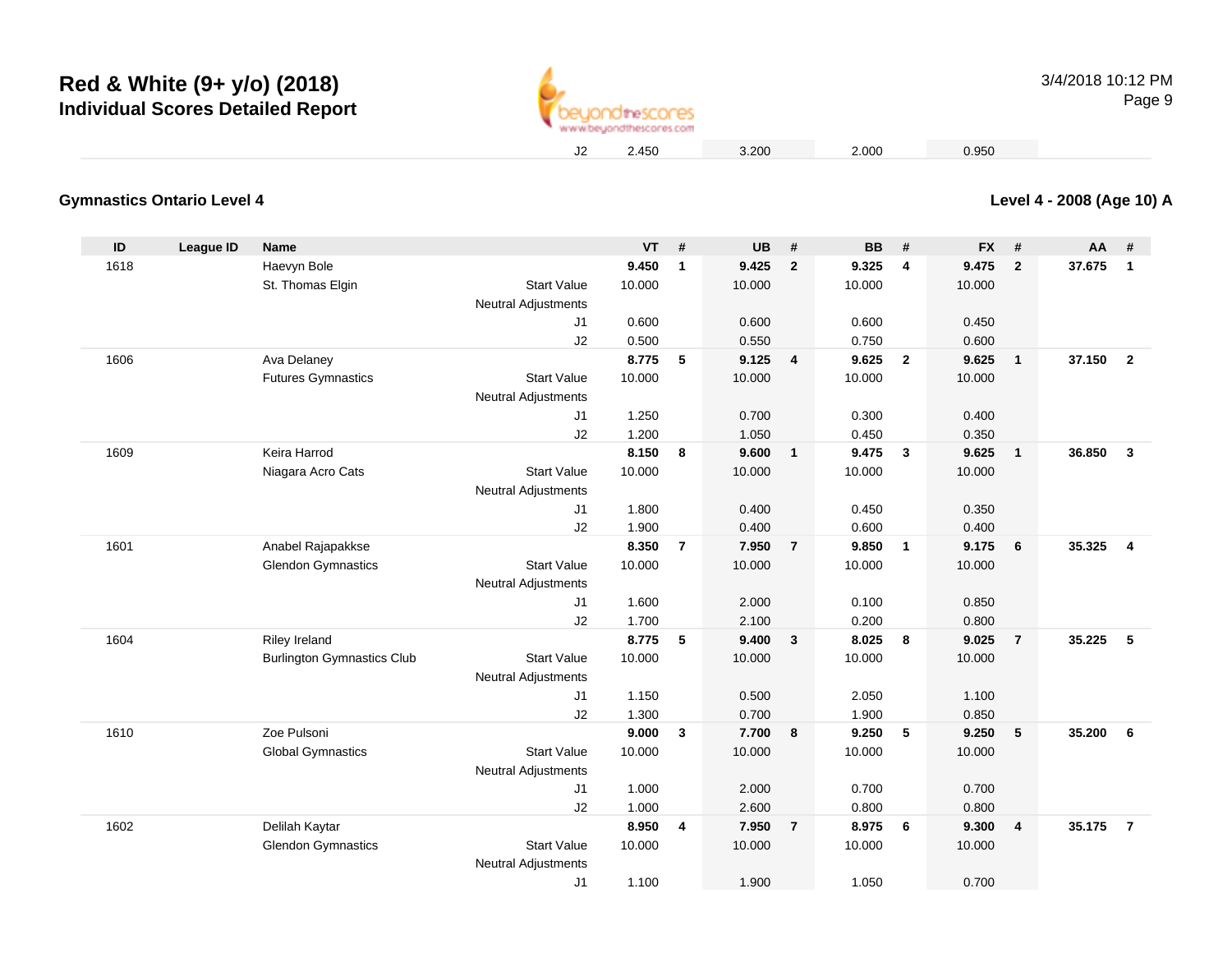

|      |                       | J2                  | 1.000   |              | 2.200   | 1.000   |     | 0.700  |     |        |    |
|------|-----------------------|---------------------|---------|--------------|---------|---------|-----|--------|-----|--------|----|
| 1617 | Ainsley Brodrip       |                     | 9.100   | $\mathbf{2}$ | 8.275 5 | 8.750 7 |     | 8.925  | - 8 | 35.050 | -8 |
|      | St. Thomas Elgin      | <b>Start Value</b>  | 10.000  |              | 10.000  | 10.000  |     | 10.000 |     |        |    |
|      |                       | Neutral Adjustments |         |              |         |         |     |        |     |        |    |
|      |                       | J1                  | 0.800   |              | 1.700   | 1.200   |     | 1.000  |     |        |    |
|      |                       | J2                  | 1.000   |              | 1.750   | 1.300   |     | 1.150  |     |        |    |
| 1605 | Emma Hinschberger     |                     | 8.525 6 |              | 7.975 6 | 7.625   | - 9 | 9.325  | - 3 | 33.450 | 9  |
|      | Jungle Gym Gymnastics | <b>Start Value</b>  | 10.000  |              | 10.000  | 10.000  |     | 10.000 |     |        |    |
|      |                       | Neutral Adjustments |         |              |         |         |     |        |     |        |    |
|      |                       | J1                  | 1.450   |              | 1.900   | 2.250   |     | 0.650  |     |        |    |
|      |                       | J <sub>2</sub>      | 1.500   |              | 2.150   | 2.500   |     | 0.700  |     |        |    |

#### **Gymnastics Ontario Level 4**

**Level 4 - 2008 (Age 10) B**

| ID   | League ID | <b>Name</b>                   |                     | <b>VT</b> | #              | <b>UB</b> | #                       | <b>BB</b> | #              | <b>FX</b> | #              | $AA$ # |                |
|------|-----------|-------------------------------|---------------------|-----------|----------------|-----------|-------------------------|-----------|----------------|-----------|----------------|--------|----------------|
| 1715 |           | <b>Lily Sorrento</b>          |                     | 9.075     | 3              | 9.225     | $\overline{2}$          | 9.625     | $\mathbf 1$    | 9.750     | $\overline{2}$ | 37.675 | -1             |
|      |           | Gemini Gymnastics             | <b>Start Value</b>  | 10.000    |                | 10.000    |                         | 10.000    |                | 10.000    |                |        |                |
|      |           |                               | Neutral Adjustments |           |                |           |                         |           |                |           |                |        |                |
|      |           |                               | J1                  | 1.000     |                | 0.800     |                         | 0.300     |                | 0.300     |                |        |                |
|      |           |                               | J2                  | 0.850     |                | 0.750     |                         | 0.450     |                | 0.200     |                |        |                |
| 1703 |           | Calia Sherriff                |                     | 9.275     | $\mathbf 1$    | 9.175     | $\overline{\mathbf{3}}$ | 9.475     | $\mathbf{3}$   | 9.475     | 3              | 37.400 | $\overline{2}$ |
|      |           | Niagara Acro Cats             | <b>Start Value</b>  | 10.000    |                | 10.000    |                         | 10.000    |                | 10.000    |                |        |                |
|      |           |                               | Neutral Adjustments |           |                |           |                         |           |                |           |                |        |                |
|      |           |                               | J1                  | 0.750     |                | 0.700     |                         | 0.550     |                | 0.550     |                |        |                |
|      |           |                               | J2                  | 0.700     |                | 0.950     |                         | 0.500     |                | 0.500     |                |        |                |
| 1710 |           | <b>Ellie Stevens</b>          |                     | 9.225     | $\overline{2}$ | 8.300     | 10                      | 9.475     | $\mathbf{3}$   | 9.825     | $\mathbf{1}$   | 36.825 | 3              |
|      |           | World Class Gymnastics        | <b>Start Value</b>  | 10.000    |                | 10.000    |                         | 10.000    |                | 10.000    |                |        |                |
|      |           |                               | Neutral Adjustments |           |                |           |                         |           |                |           |                |        |                |
|      |           |                               | J1                  | 0.800     |                | 1.450     |                         | 0.550     |                | 0.200     |                |        |                |
|      |           |                               | J2                  | 0.750     |                | 1.950     |                         | 0.500     |                | 0.150     |                |        |                |
| 1706 |           | Carys Pike                    |                     | 8.875     | 4              | 9.250     | $\overline{\mathbf{1}}$ | 8.925     | $\overline{7}$ | 9.400     | $\overline{4}$ | 36.450 | $\overline{4}$ |
|      |           | <b>World Class Gymnastics</b> | <b>Start Value</b>  | 10.000    |                | 10.000    |                         | 10.000    |                | 10.000    |                |        |                |
|      |           |                               | Neutral Adjustments |           |                |           |                         |           |                |           |                |        |                |
|      |           |                               | J1                  | 1.100     |                | 0.900     |                         | 1.150     |                | 0.600     |                |        |                |
|      |           |                               | J2                  | 1.150     |                | 0.600     |                         | 1.000     |                | 0.600     |                |        |                |
| 1713 |           | Ella Zamudio                  |                     | 9.275     | $\mathbf 1$    | 8.375     | 9                       | 9.500     | $\overline{2}$ | 9.250     | 8              | 36.400 | 5              |
|      |           | Gemini Gymnastics             | <b>Start Value</b>  | 10.000    |                | 10.000    |                         | 10.000    |                | 10.000    |                |        |                |
|      |           |                               | Neutral Adjustments |           |                |           |                         |           |                |           |                |        |                |
|      |           |                               | J <sub>1</sub>      | 0.800     |                | 1.600     |                         | 0.500     |                | 0.750     |                |        |                |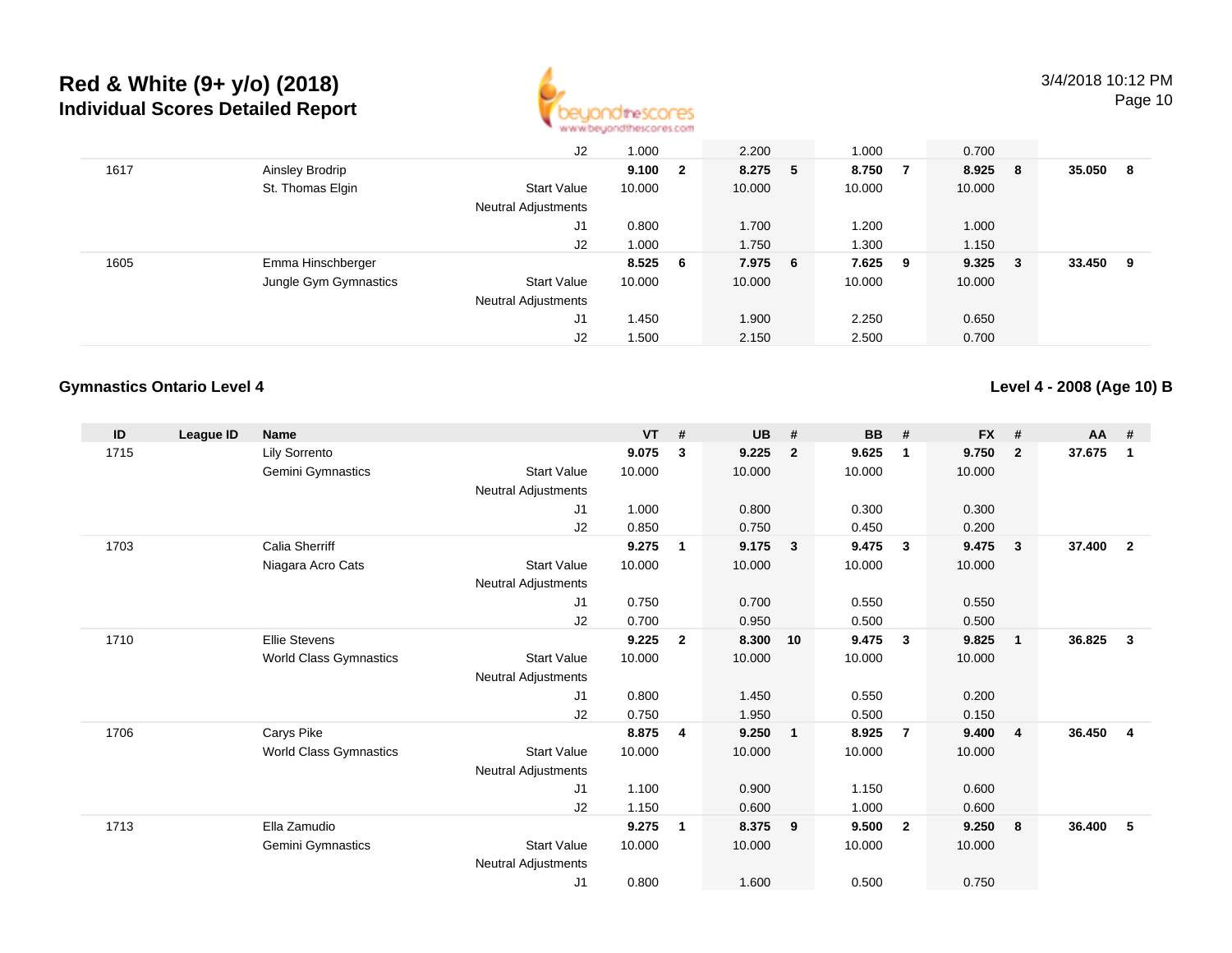

Page 11

|      |                            | J2                         | 0.650  |                | 1.650  |                | 0.500    |   | 0.750  |                         |           |                |
|------|----------------------------|----------------------------|--------|----------------|--------|----------------|----------|---|--------|-------------------------|-----------|----------------|
| 1702 | Kayla Santo                |                            | 8.600  | 8              | 8.675  | 4              | 9.350    | 4 | 9.300  | - 6                     | 35.925    | 6              |
|      | Niagara Acro Cats          | <b>Start Value</b>         | 10.000 |                | 10.000 |                | 10.000   |   | 10.000 |                         |           |                |
|      |                            | Neutral Adjustments        |        |                |        |                | $-0.100$ |   |        |                         |           |                |
|      |                            | J1                         | 1.500  |                | 1.100  |                | 0.500    |   | 0.600  |                         |           |                |
|      |                            | J2                         | 1.300  |                | 1.550  |                | 0.600    |   | 0.800  |                         |           |                |
| 1714 | <b>Brooke Gyarmati</b>     |                            | 8.800  | $\overline{7}$ | 8.400  | 8              | 8.975    | 5 | 9.475  | $\overline{\mathbf{3}}$ | 35.650    | $\overline{7}$ |
|      | Gemini Gymnastics          | <b>Start Value</b>         | 10.000 |                | 10.000 |                | 10.000   |   | 10.000 |                         |           |                |
|      |                            | Neutral Adjustments        |        |                |        |                |          |   |        |                         |           |                |
|      |                            | J1                         | 1.200  |                | 1.400  |                | 0.950    |   | 0.400  |                         |           |                |
|      |                            | J2                         | 1.200  |                | 1.800  |                | 1.100    |   | 0.650  |                         |           |                |
| 1709 | Gabriella Cagnin           |                            | 8.825  | 6              | 8.450  | $\overline{7}$ | 8.950    | 6 | 9.325  | 5                       | 35.550    | 8              |
|      | World Class Gymnastics     | <b>Start Value</b>         | 10.000 |                | 10.000 |                | 10.000   |   | 10.000 |                         |           |                |
|      |                            | Neutral Adjustments        |        |                |        |                |          |   |        |                         |           |                |
|      |                            | J1                         | 1.100  |                | 1.300  |                | 1.000    |   | 0.650  |                         |           |                |
|      |                            | J2                         | 1.250  |                | 1.800  |                | 1.100    |   | 0.700  |                         |           |                |
| 1705 | <b>Madison Graton</b>      |                            | 8.400  | 9              | 8.650  | 5              | 8.800    | 8 | 8.900  | 9                       | 34.750    | - 9            |
|      | World Class Gymnastics     | <b>Start Value</b>         | 10.000 |                | 10.000 |                | 10.000   |   | 10.000 |                         |           |                |
|      |                            | <b>Neutral Adjustments</b> |        |                |        |                |          |   |        |                         |           |                |
|      |                            | J1                         | 1.500  |                | 1.500  |                | 1.100    |   | 1.000  |                         |           |                |
|      |                            | J2                         | 1.700  |                | 1.200  |                | 1.300    |   | 1.200  |                         |           |                |
| 1718 | Taliyah Thompson           |                            | 8.850  | 5              | 8.600  | 6              | 7.775    | 9 | 9.275  | $\overline{7}$          | 34.500 10 |                |
|      | Flip 'n' Wicked Gymnastics | <b>Start Value</b>         | 10.000 |                | 10.000 |                | 10.000   |   | 10.000 |                         |           |                |
|      |                            | <b>Neutral Adjustments</b> |        |                |        |                |          |   |        |                         |           |                |
|      |                            | J1                         | 1.100  |                | 1.200  |                | 2.150    |   | 0.850  |                         |           |                |
|      |                            | J2                         | 1.200  |                | 1.600  |                | 2.300    |   | 0.600  |                         |           |                |

#### **Gymnastics Ontario Level 4**

**Level 4 - 2008 (Age 10) C**

| ID   | League ID | <b>Name</b>       |                            | $VT$ #      |                         | <b>UB</b> | #                       | <b>BB</b> | #                       | <b>FX</b> | #              | $AA$ # |                |
|------|-----------|-------------------|----------------------------|-------------|-------------------------|-----------|-------------------------|-----------|-------------------------|-----------|----------------|--------|----------------|
| 1712 |           | Téa Cortez        |                            | 9.225       | $\overline{\mathbf{2}}$ | 9.300     | $\overline{\mathbf{2}}$ | 9.625     |                         | 9.675     |                | 37.825 |                |
|      |           | Gemini Gymnastics | <b>Start Value</b>         | 10.000      |                         | 10.000    |                         | 10.000    |                         | 10.000    |                |        |                |
|      |           |                   | <b>Neutral Adjustments</b> |             |                         |           |                         |           |                         |           |                |        |                |
|      |           |                   | J1                         | 0.850       |                         | 0.600     |                         | 0.400     |                         | 0.400     |                |        |                |
|      |           |                   | J2                         | 0.700       |                         | 0.800     |                         | 0.350     |                         | 0.250     |                |        |                |
| 1720 |           | Aleks Wright      |                            | $9.200 \t3$ |                         | 9.050     | 5                       | 9.600     | $\overline{\mathbf{2}}$ | 9.150     | $\overline{7}$ | 37.000 | $\overline{2}$ |
|      |           | <b>ASF</b>        | <b>Start Value</b>         | 10.000      |                         | 10.000    |                         | 10.000    |                         | 10.000    |                |        |                |
|      |           |                   | <b>Neutral Adjustments</b> |             |                         |           |                         |           |                         |           |                |        |                |
|      |           |                   | J1                         | 0.800       |                         | 1.000     |                         | 0.400     |                         | 0.750     |                |        |                |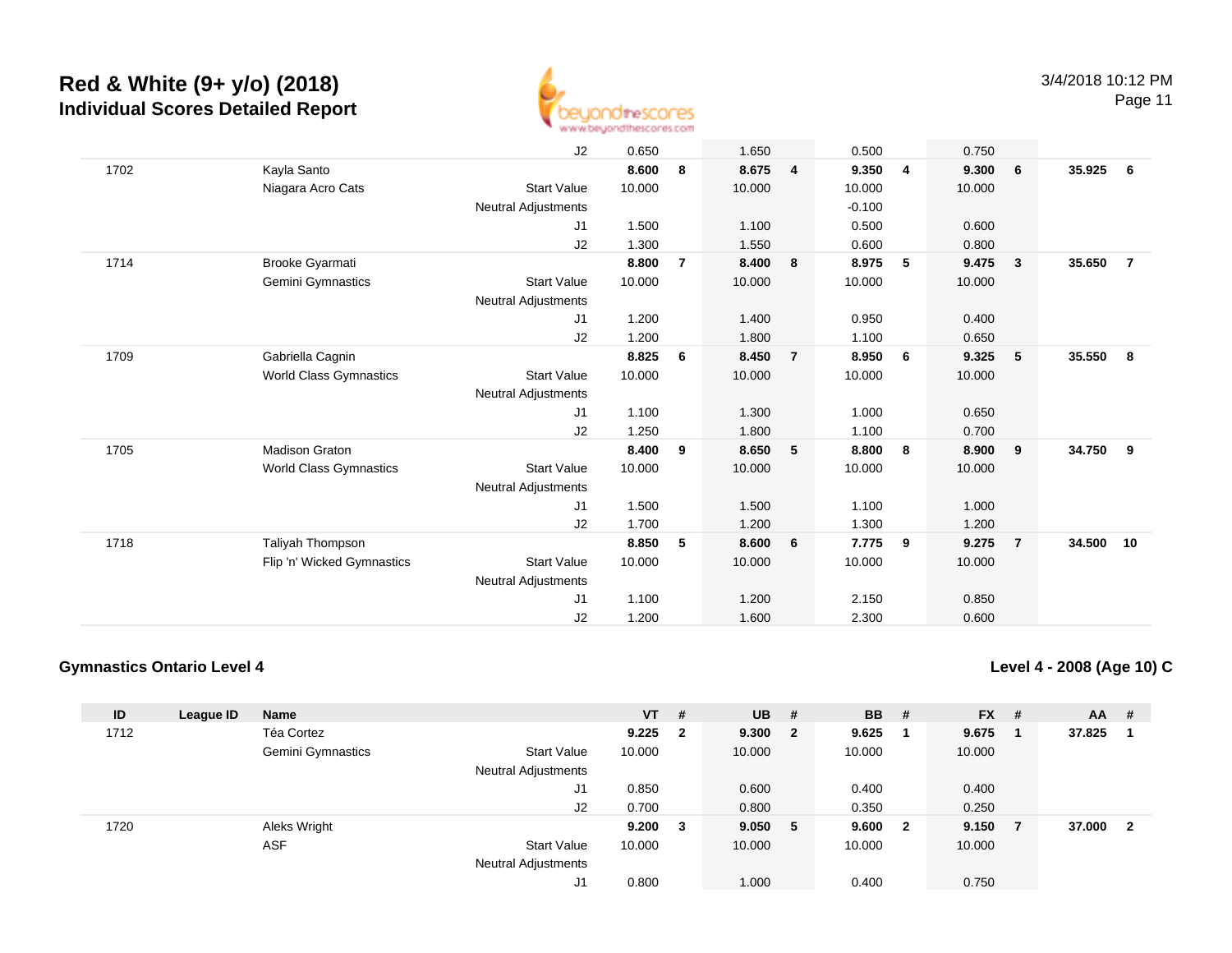

|      |                               | J2                         | 0.800        |                          | 0.900  |                         | 0.400    |                         | 0.950        |                          |        |                |
|------|-------------------------------|----------------------------|--------------|--------------------------|--------|-------------------------|----------|-------------------------|--------------|--------------------------|--------|----------------|
| 1717 | Heidi Thorpe                  |                            | 9.300        | $\mathbf{1}$             | 9.250  | $\overline{\mathbf{3}}$ | 9.550    | $\overline{\mathbf{3}}$ | 8.725        | 8                        | 36.825 | $\mathbf{3}$   |
|      | St. Thomas Elgin              | <b>Start Value</b>         | 10.000       |                          | 10.000 |                         | 10.000   |                         | 10.000       |                          |        |                |
|      |                               | <b>Neutral Adjustments</b> |              |                          |        |                         |          |                         |              |                          |        |                |
|      |                               | J1                         | 0.800        |                          | 0.800  |                         | 0.400    |                         | 1.350        |                          |        |                |
|      |                               | J2                         | 0.600        |                          | 0.700  |                         | 0.500    |                         | 1.200        |                          |        |                |
| 1708 | Rowan Timmons                 |                            | 9.100        | 4                        | 9.400  | $\overline{\mathbf{1}}$ | 8.975    | 10                      | 9.275        | $\overline{\mathbf{4}}$  | 36.750 | $\overline{4}$ |
|      | <b>World Class Gymnastics</b> | <b>Start Value</b>         | 10.000       |                          | 10.000 |                         | 10.000   |                         | 10.000       |                          |        |                |
|      |                               | <b>Neutral Adjustments</b> |              |                          |        |                         | $-0.100$ |                         |              |                          |        |                |
|      |                               | J1                         | 0.900        |                          | 0.500  |                         | 0.900    |                         | 0.750        |                          |        |                |
|      |                               | J2                         | 0.900        |                          | 0.700  |                         | 0.950    |                         | 0.700        |                          |        |                |
| 1711 | Cara Luang-Asa                |                            | 8.950        | $\overline{7}$           | 8.800  | 8                       | 9.400    | $5\phantom{.0}$         | 9.500        | $\overline{2}$           | 36.650 | 5              |
|      | <b>World Class Gymnastics</b> | <b>Start Value</b>         | 10.000       |                          | 10.000 |                         | 10.000   |                         | 10.000       |                          |        |                |
|      |                               | Neutral Adjustments        |              |                          |        |                         | $-0.100$ |                         |              |                          |        |                |
|      |                               | J1                         | 1.100        |                          | 1.200  |                         | 0.500    |                         | 0.550        |                          |        |                |
|      |                               | J2                         | 1.000        |                          | 1.200  |                         | 0.500    |                         | 0.450        |                          |        |                |
| 1716 | Siena Ramos                   |                            | 8.750        | 9                        | 9.125  | $\overline{4}$          | 9.525    | 4                       | 9.200        | 6                        | 36.600 | 6              |
|      | Gemini Gymnastics             | <b>Start Value</b>         | 10.000       |                          | 10.000 |                         | 10.000   |                         | 10.000       |                          |        |                |
|      |                               | Neutral Adjustments        |              |                          |        |                         |          |                         |              |                          |        |                |
|      |                               | J1                         | 1.250        |                          | 0.800  |                         | 0.450    |                         | 0.750        |                          |        |                |
|      |                               | J2                         | 1.250        |                          | 0.950  |                         | 0.500    |                         | 0.850        |                          |        |                |
| 1719 | Keira Webster                 |                            | 9.000        | 6                        | 8.850  | $\overline{7}$          | 9.350    | 6                       | 9.225        | $\sqrt{5}$               | 36.425 | $\overline{7}$ |
|      | <b>Global Gymnastics</b>      | <b>Start Value</b>         | 10.000       |                          | 10.000 |                         | 10.000   |                         | 10.000       |                          |        |                |
|      |                               | Neutral Adjustments        |              |                          |        |                         |          |                         |              |                          |        |                |
|      |                               | J1                         | 1.000        |                          | 1.000  |                         | 0.750    |                         | 0.800        |                          |        |                |
|      |                               | J2                         | 1.000        |                          | 1.300  |                         | 0.550    |                         | 0.750        |                          |        |                |
| 1701 | <b>Brianna Casallo</b>        |                            | 9.050        | 5                        | 8.200  | 10                      | 9.300    | $\overline{7}$          | 9.325        | $\overline{\mathbf{3}}$  | 35.875 | 8              |
|      | <b>Futures Gymnastics</b>     | <b>Start Value</b>         | 10.000       |                          | 10.000 |                         | 10.000   |                         | 10.000       |                          |        |                |
|      |                               | Neutral Adjustments        |              |                          |        |                         |          |                         |              |                          |        |                |
|      |                               | J1                         | 0.900        |                          | 2.000  |                         | 0.800    |                         | 0.750        |                          |        |                |
|      |                               | J2                         | 1.000        |                          | 1.600  |                         | 0.600    |                         | 0.600        |                          |        |                |
| 1704 | Gabriella Brukker             |                            | 8.800        | 8                        | 9.000  | 6                       | 9.200    | $\overline{\mathbf{9}}$ | 6.950        | 9                        | 33.950 | 9              |
|      | <b>World Class Gymnastics</b> | <b>Start Value</b>         | 10.000       |                          | 10.000 |                         | 10.000   |                         | 10.000       |                          |        |                |
|      |                               | <b>Neutral Adjustments</b> |              |                          |        |                         |          |                         |              |                          |        |                |
|      |                               | J1                         | 1.200        |                          | 1.100  |                         | 0.800    |                         | 3.100        |                          |        |                |
|      |                               | J2                         | 1.200        |                          | 0.900  |                         | 0.800    |                         | 3.000        |                          |        |                |
| 1707 | Anna Ptaszek                  |                            | <b>X.XXX</b> | $\overline{\phantom{a}}$ | 8.500  | 9                       | 9.225    | 8                       | <b>X.XXX</b> | $\overline{\phantom{a}}$ | 17.725 | 10             |
|      | <b>World Class Gymnastics</b> | <b>Start Value</b>         |              |                          | 10.000 |                         | 10.000   |                         |              |                          |        |                |
|      |                               | <b>Neutral Adjustments</b> |              |                          |        |                         |          |                         |              |                          |        |                |
|      |                               | J <sub>1</sub>             |              |                          | 1.400  |                         | 0.700    |                         |              |                          |        |                |
|      |                               |                            |              |                          |        |                         |          |                         |              |                          |        |                |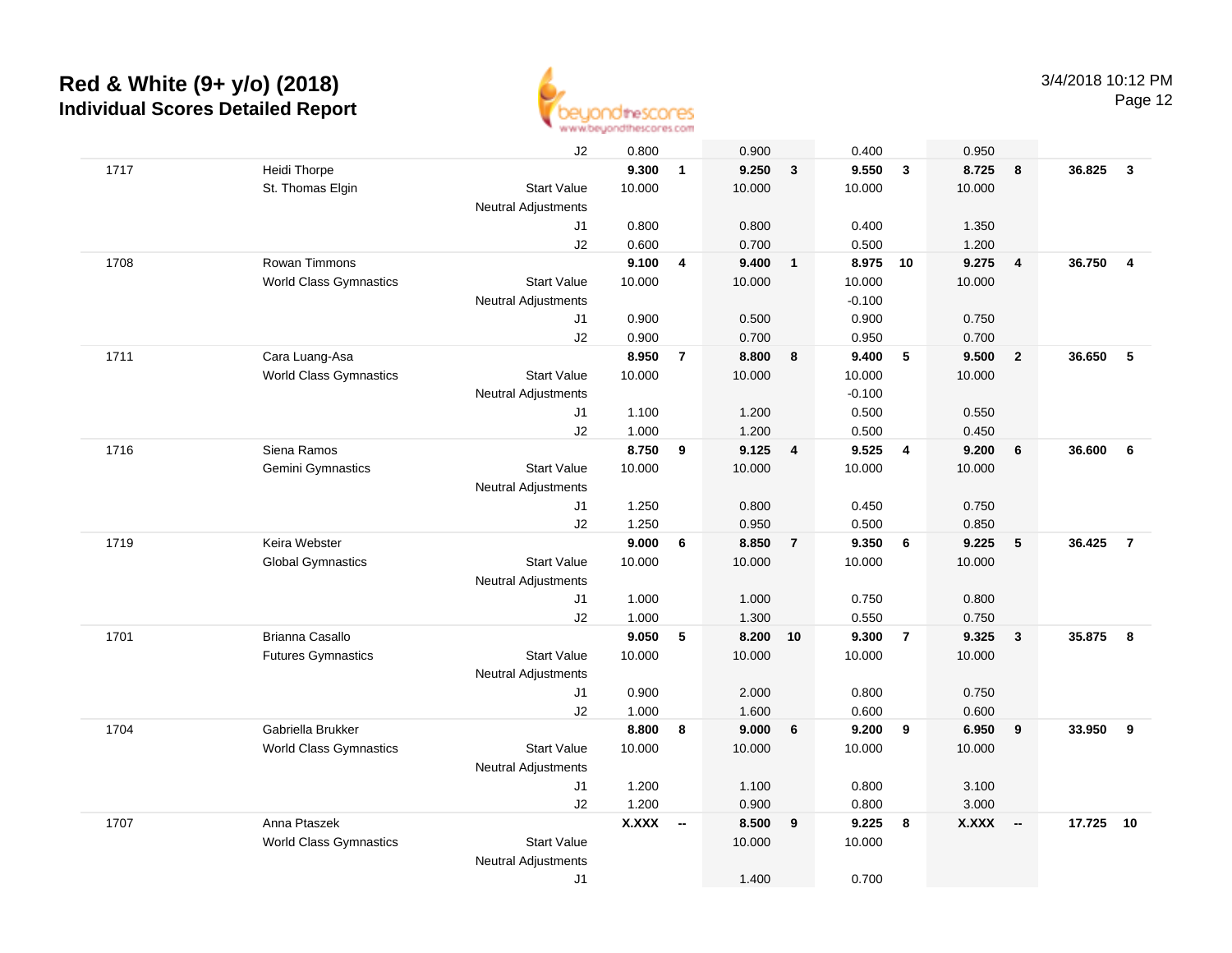

**Level 4 - 2005 (Age 13) A**

1.600 0.850

#### **Gymnastics Ontario Level 4**

| ID  | League ID | <b>Name</b>                       |                                                  | <b>VT</b> | #              | <b>UB</b> | #                       | <b>BB</b> | #              | <b>FX</b> | #              | AA     | #                       |
|-----|-----------|-----------------------------------|--------------------------------------------------|-----------|----------------|-----------|-------------------------|-----------|----------------|-----------|----------------|--------|-------------------------|
| 611 |           | Martina Rutherford                |                                                  | 9.775     | $\mathbf{1}$   | 9.200     | $\overline{2}$          | 9.450     | $\mathbf{1}$   | 9.250     | $\overline{2}$ | 37.675 | $\overline{1}$          |
|     |           | <b>Champions Gymnastics</b>       | <b>Start Value</b>                               | 10.000    |                | 10.000    |                         | 10.000    |                | 10.000    |                |        |                         |
|     |           |                                   | <b>Neutral Adjustments</b>                       |           |                |           |                         |           |                |           |                |        |                         |
|     |           |                                   | J <sub>1</sub>                                   | 0.200     |                | 0.700     |                         | 0.600     |                | 0.800     |                |        |                         |
|     |           |                                   | J2                                               | 0.250     |                | 0.900     |                         | 0.500     |                | 0.700     |                |        |                         |
| 606 |           | Kyra Pesowski                     |                                                  | 9.400     | $\overline{2}$ | 9.400     | $\overline{\mathbf{1}}$ | 9.450     | $\mathbf{1}$   | 9.175     | 4              | 37.425 | $\overline{\mathbf{2}}$ |
|     |           | <b>Burlington Gymnastics Club</b> | <b>Start Value</b>                               | 10.000    |                | 10.000    |                         | 10.000    |                | 10.000    |                |        |                         |
|     |           |                                   | <b>Neutral Adjustments</b>                       |           |                |           |                         |           |                |           |                |        |                         |
|     |           |                                   | J1                                               | 0.700     |                | 0.700     |                         | 0.500     |                | 0.700     |                |        |                         |
|     |           |                                   | J2                                               | 0.500     |                | 0.500     |                         | 0.600     |                | 0.950     |                |        |                         |
| 614 |           | Ashleigh Grypstra                 |                                                  | 8.925     | 5              | 8.950     | $\overline{4}$          | 9.175     | $\overline{4}$ | 9.200     | 3              | 36.250 | $\overline{3}$          |
|     |           | <b>World Class Gymnastics</b>     | <b>Start Value</b>                               | 10.000    |                | 10.000    |                         | 10.000    |                | 10.000    |                |        |                         |
|     |           |                                   | <b>Neutral Adjustments</b>                       |           |                |           |                         |           |                |           |                |        |                         |
|     |           |                                   | J <sub>1</sub>                                   | 1.200     |                | 1.000     |                         | 0.900     |                | 0.750     |                |        |                         |
|     |           |                                   | J2                                               | 0.950     |                | 1.100     |                         | 0.750     |                | 0.850     |                |        |                         |
| 610 |           | Paige Rutherford                  |                                                  | 8.850     | 6              | 9.000     | $\overline{3}$          | 9.300     | 3              | 8.975     | 6              | 36.125 | $\overline{4}$          |
|     |           | <b>Champions Gymnastics</b>       | <b>Start Value</b>                               | 10.000    |                | 10.000    |                         | 10.000    |                | 10.000    |                |        |                         |
|     |           |                                   | <b>Neutral Adjustments</b>                       |           |                |           |                         |           |                |           |                |        |                         |
|     |           |                                   | J1                                               | 1.300     |                | 0.900     |                         | 0.600     |                | 1.000     |                |        |                         |
|     |           |                                   | J2                                               | 1.000     |                | 1.100     |                         | 0.800     |                | 1.050     |                |        |                         |
| 624 |           | Ese Agbaire                       |                                                  | 9.100     | 4              | 8.750     | 6                       | 8.975     | 5              | 9.300     | $\mathbf{1}$   | 36.125 | $\overline{4}$          |
|     |           | <b>Gymnastic Giants</b>           | <b>Start Value</b><br><b>Neutral Adjustments</b> | 10.000    |                | 10.000    |                         | 10.000    |                | 10.000    |                |        |                         |
|     |           |                                   | J <sub>1</sub>                                   | 1.000     |                | 1.400     |                         | 1.000     |                | 0.650     |                |        |                         |
|     |           |                                   | J2                                               | 0.800     |                | 1.100     |                         | 1.050     |                | 0.750     |                |        |                         |
| 603 |           | Nyna Gray                         |                                                  | 8.675     | $\overline{7}$ | 8.700     | $\overline{7}$          | 9.425     | $\overline{2}$ | 9.050     | 5              | 35.850 | 5                       |
|     |           | University of Toronto             | <b>Start Value</b>                               | 10.000    |                | 10.000    |                         | 10.000    |                | 10.000    |                |        |                         |
|     |           |                                   | <b>Neutral Adjustments</b>                       |           |                |           |                         |           |                |           |                |        |                         |
|     |           |                                   | J <sub>1</sub>                                   | 1.300     |                | 1.400     |                         | 0.600     |                | 0.800     |                |        |                         |
|     |           |                                   | J2                                               | 1.350     |                | 1.200     |                         | 0.550     |                | 1.100     |                |        |                         |
| 628 |           | Jolin To                          |                                                  | 8.375     | 9              | 8.700     | $\overline{7}$          | 9.300     | 3              | 8.825     | $\overline{7}$ | 35.200 | 6                       |
|     |           | Flip 'n' Wicked Gymnastics        | <b>Start Value</b>                               | 10.000    |                | 10.000    |                         | 10.000    |                | 10.000    |                |        |                         |
|     |           |                                   | Neutral Adjustments                              |           |                |           |                         |           |                |           |                |        |                         |
|     |           |                                   | J1                                               | 1.700     |                | 1.250     |                         | 0.700     |                | 1.200     |                |        |                         |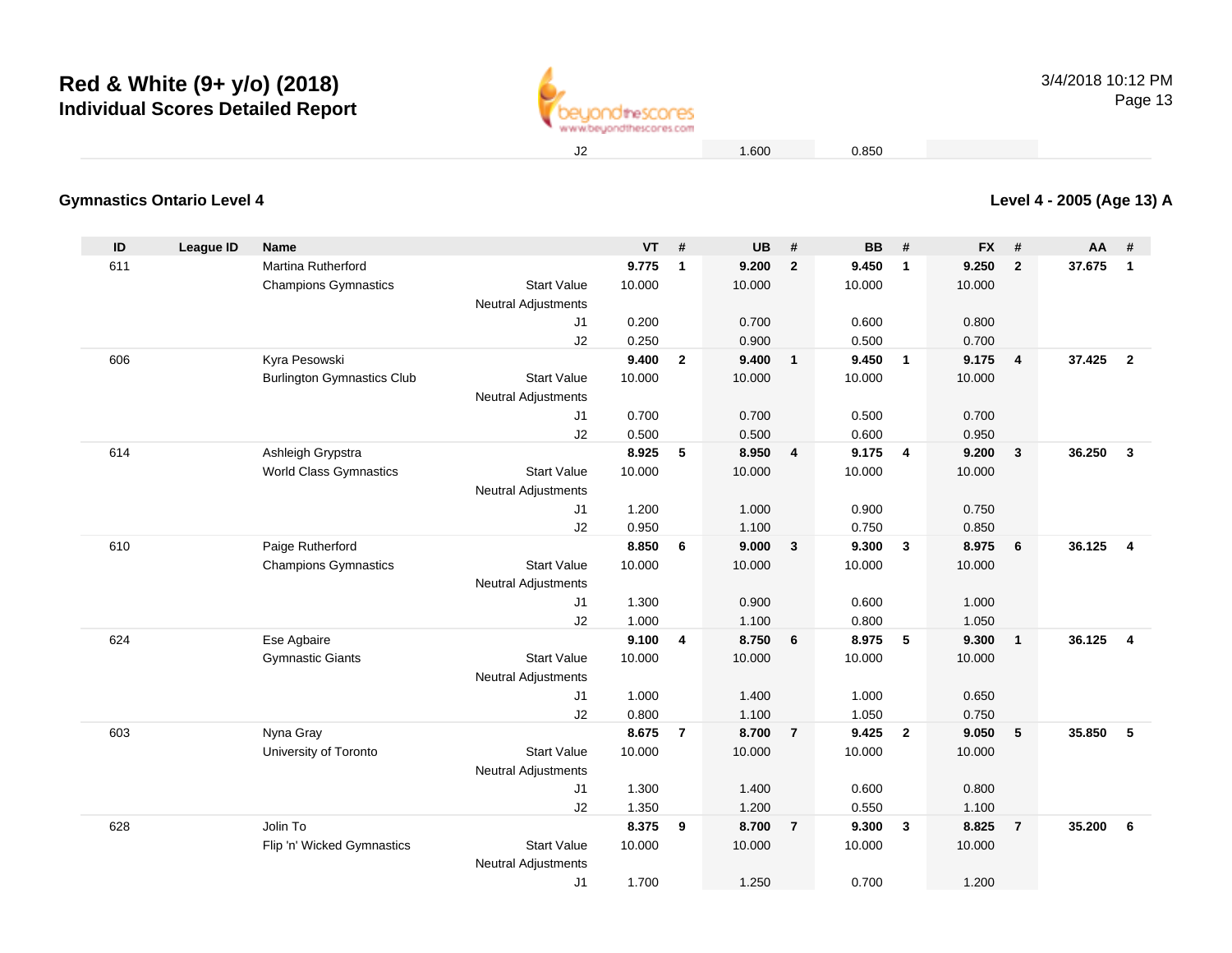

|     |                         | J2                         | .550   |     | 1.350   |    | 0.700    |                | 1.150  |     |        |    |
|-----|-------------------------|----------------------------|--------|-----|---------|----|----------|----------------|--------|-----|--------|----|
| 623 | Sachleen Dhillon        |                            | 9.125  | -3  | 8.150 8 |    | 8.700    | 6 <sup>1</sup> | 8.975  | - 6 | 34.950 |    |
|     | <b>Gymnastic Giants</b> | <b>Start Value</b>         | 10.000 |     | 10.000  |    | 10.000   |                | 10.000 |     |        |    |
|     |                         | <b>Neutral Adjustments</b> |        |     |         |    |          |                |        |     |        |    |
|     |                         | J1                         | 1.000  |     | 1.700   |    | 1.200    |                | 1.050  |     |        |    |
|     |                         | J2                         | 0.750  |     | 2.000   |    | 1.400    |                | 1.000  |     |        |    |
| 620 | Kyla Parker             |                            | 8.600  | - 8 | 8.900   | -5 | 8.050    | $\overline{7}$ | 9.050  | - 5 | 34.600 | -8 |
|     | Gemini Gymnastics       | <b>Start Value</b>         | 10.000 |     | 10.000  |    | 10.000   |                | 10.000 |     |        |    |
|     |                         | <b>Neutral Adjustments</b> |        |     |         |    | $-0.100$ |                |        |     |        |    |
|     |                         | J1                         | 1.400  |     | 1.200   |    | 1.900    |                | 0.850  |     |        |    |
|     |                         | J <sub>2</sub>             | 1.400  |     | 1.000   |    | 1.800    |                | 1.050  |     |        |    |

#### **Gymnastics Ontario Level 4**

**Level 4 - 2005 (Age 13) B**

| ID  | League ID | <b>Name</b>                       |                            | <b>VT</b>    | #                        | <b>UB</b> | #                        | <b>BB</b> | #                        | <b>FX</b>    | #                        | <b>AA</b> | #                        |
|-----|-----------|-----------------------------------|----------------------------|--------------|--------------------------|-----------|--------------------------|-----------|--------------------------|--------------|--------------------------|-----------|--------------------------|
| 608 |           | Rebecca Chau                      |                            | <b>X.XXX</b> | $\overline{\phantom{a}}$ | X.XXX     | $\overline{\phantom{a}}$ | X.XXX     | $\overline{\phantom{a}}$ | <b>X.XXX</b> | $\overline{\phantom{a}}$ | 0.000     | $\overline{\phantom{a}}$ |
| 601 |           | <b>Claire Eskens</b>              |                            | 8.700        | 4                        | 9.425     | $\overline{\mathbf{1}}$  | 9.200     | 4                        | 8.950        | $\mathbf{2}$             | 36.275    | 1                        |
|     |           | <b>Glendon Gymnastics</b>         | <b>Start Value</b>         | 10.000       |                          | 10.000    |                          | 10.000    |                          | 10.000       |                          |           |                          |
|     |           |                                   | Neutral Adjustments        |              |                          |           |                          |           |                          |              |                          |           |                          |
|     |           |                                   | J1                         | 1.350        |                          | 0.650     |                          | 0.800     |                          | 1.050        |                          |           |                          |
|     |           |                                   | J2                         | 1.250        |                          | 0.500     |                          | 0.800     |                          | 1.050        |                          |           |                          |
| 621 |           | Vanessa Kelly                     |                            | 8.600        | 6                        | 9.325     | $\overline{\mathbf{2}}$  | 9.450     | $\overline{1}$           | 8.875        | $\overline{4}$           | 36.250    | $\overline{2}$           |
|     |           | Gemini Gymnastics                 | <b>Start Value</b>         | 10.000       |                          | 10.000    |                          | 10.000    |                          | 10.000       |                          |           |                          |
|     |           |                                   | <b>Neutral Adjustments</b> |              |                          |           |                          |           |                          |              |                          |           |                          |
|     |           |                                   | J1                         | 1.400        |                          | 0.750     |                          | 0.600     |                          | 1.100        |                          |           |                          |
|     |           |                                   | J2                         | 1.400        |                          | 0.600     |                          | 0.500     |                          | 1.150        |                          |           |                          |
| 618 |           | Danielle Murray                   |                            | 9.075        | $\mathbf 1$              | 8.900     | $\overline{4}$           | 9.250     | $\mathbf{3}$             | 8.850        | 5                        | 36.075    | 3                        |
|     |           | <b>Gemini Gymnastics</b>          | <b>Start Value</b>         | 10.000       |                          | 10.000    |                          | 10.000    |                          | 10.000       |                          |           |                          |
|     |           |                                   | <b>Neutral Adjustments</b> |              |                          |           |                          |           |                          |              |                          |           |                          |
|     |           |                                   | J1                         | 1.000        |                          | 0.950     |                          | 0.850     |                          | 1.050        |                          |           |                          |
|     |           |                                   | J2                         | 0.850        |                          | 1.250     |                          | 0.650     |                          | 1.250        |                          |           |                          |
| 605 |           | Kieryn James                      |                            | 8.850        | 3                        | 9.050     | $\overline{\mathbf{3}}$  | 8.725     | 8                        | 9.125        | $\mathbf{1}$             | 35.750    | $\overline{4}$           |
|     |           | <b>Burlington Gymnastics Club</b> | <b>Start Value</b>         | 10.000       |                          | 10.000    |                          | 10.000    |                          | 10.000       |                          |           |                          |
|     |           |                                   | Neutral Adjustments        |              |                          |           |                          |           |                          |              |                          |           |                          |
|     |           |                                   | J1                         | 1.200        |                          | 1.000     |                          | 1.200     |                          | 0.850        |                          |           |                          |
|     |           |                                   | J2                         | 1.100        |                          | 0.900     |                          | 1.350     |                          | 0.900        |                          |           |                          |
| 626 |           | Sierra Cunha                      |                            | 9.025        | $\overline{2}$           | 8.400     | $\overline{7}$           | 8.800     | $\overline{7}$           | 8.925        | $\mathbf{3}$             | 35.150    | 5                        |
|     |           | Flip 'n' Wicked Gymnastics        | <b>Start Value</b>         | 10.000       |                          | 10.000    |                          | 10.000    |                          | 10.000       |                          |           |                          |
|     |           |                                   | <b>Neutral Adjustments</b> |              |                          |           |                          |           |                          |              |                          |           |                          |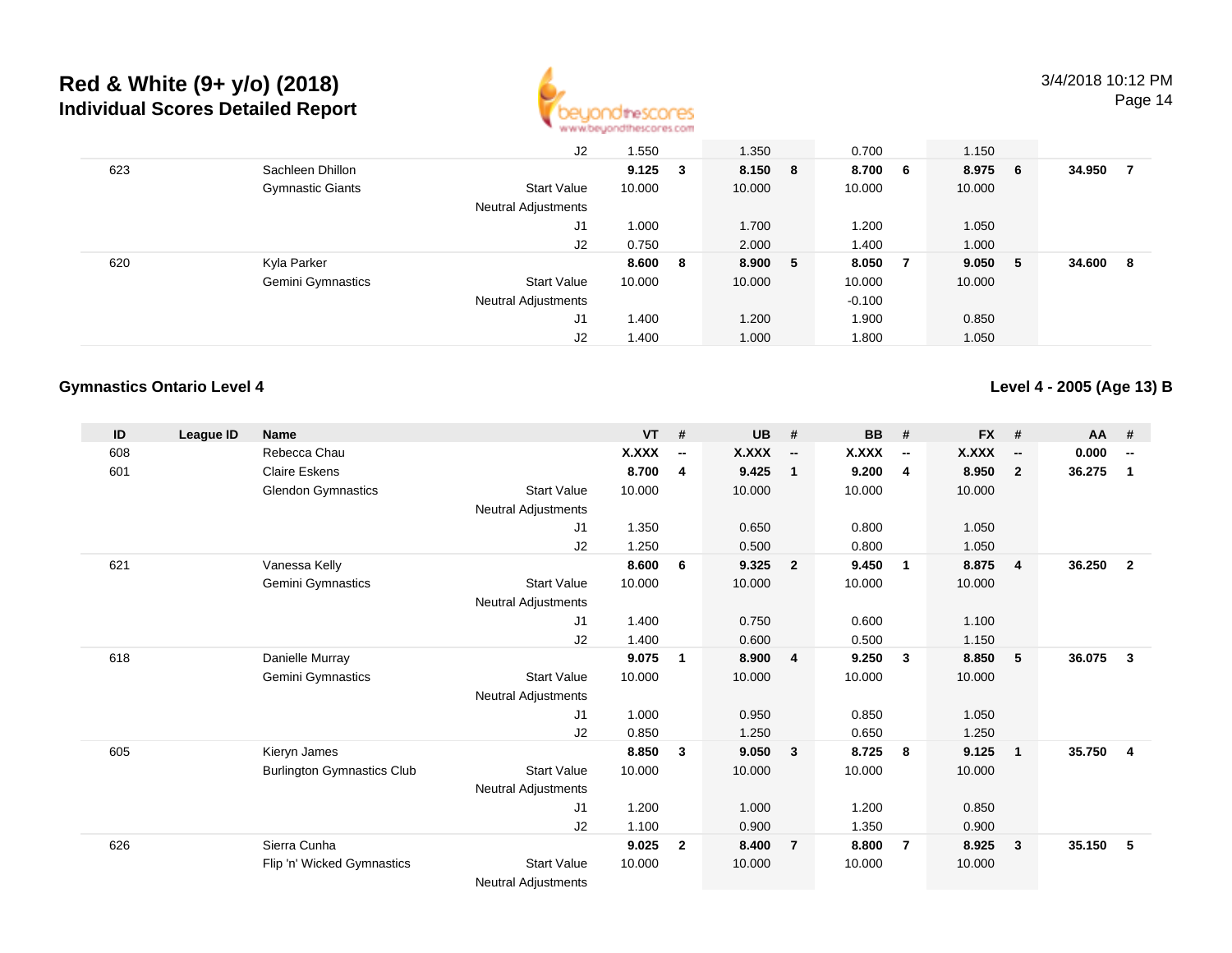

|     |                            | J1                         | 1.050  |                | 1.700  |                 | 1.200  |                | 0.950  |     |        |     |
|-----|----------------------------|----------------------------|--------|----------------|--------|-----------------|--------|----------------|--------|-----|--------|-----|
|     |                            | J2                         | 0.900  |                | 1.500  |                 | 1.200  |                | 1.200  |     |        |     |
| 616 | Shannon Davie              |                            | 8.500  | 8              | 8.550  | 5               | 9.325  | $\overline{2}$ | 8.350  | - 9 | 34.725 | - 6 |
|     | Gemini Gymnastics          | <b>Start Value</b>         | 10.000 |                | 10.000 |                 | 10.000 |                | 10.000 |     |        |     |
|     |                            | Neutral Adjustments        |        |                |        |                 |        |                |        |     |        |     |
|     |                            | J1                         | 1.550  |                | 1.300  |                 | 0.600  |                | 1.700  |     |        |     |
|     |                            | J2                         | 1.450  |                | 1.600  |                 | 0.750  |                | 1.600  |     |        |     |
| 612 | Melanie Nolan              |                            | 8.575  | $\overline{7}$ | 8.500  | $6\overline{6}$ | 8.850  | 6              | 8.450  | 8   | 34.375 | 7   |
|     | Niagara Acro Cats          | <b>Start Value</b>         | 10.000 |                | 10.000 |                 | 10.000 |                | 10.000 |     |        |     |
|     |                            | Neutral Adjustments        |        |                |        |                 |        |                |        |     |        |     |
|     |                            | J1                         | 1.250  |                | 1.350  |                 | 1.000  |                | 1.400  |     |        |     |
|     |                            | J2                         | 1.600  |                | 1.650  |                 | 1.300  |                | 1.700  |     |        |     |
| 627 | Haylie Broschek            |                            | 8.675  | 5              | 7.650  | 8               | 8.575  | 9              | 8.600  | - 6 | 33.500 | 8   |
|     | Flip 'n' Wicked Gymnastics | <b>Start Value</b>         | 10.000 |                | 10.000 |                 | 10.000 |                | 10.000 |     |        |     |
|     |                            | Neutral Adjustments        |        |                |        |                 |        |                |        |     |        |     |
|     |                            | J1                         | 1.300  |                | 2.200  |                 | 1.500  |                | 1.300  |     |        |     |
|     |                            | J2                         | 1.350  |                | 2.500  |                 | 1.350  |                | 1.500  |     |        |     |
| 625 | Ryan Forsey                |                            | 8.225  | 9              | 7.325  | 9               | 8.900  | 5 <sub>5</sub> | 8.550  | -7  | 33.000 | 9   |
|     | Flip 'n' Wicked Gymnastics | <b>Start Value</b>         | 10.000 |                | 10.000 |                 | 10.000 |                | 10.000 |     |        |     |
|     |                            | <b>Neutral Adjustments</b> |        |                |        |                 |        |                |        |     |        |     |
|     |                            | J1                         | 1.750  |                | 2.750  |                 | 1.200  |                | 1.350  |     |        |     |
|     |                            | J2                         | 1.800  |                | 2.600  |                 | 1.000  |                | 1.550  |     |        |     |
|     |                            |                            |        |                |        |                 |        |                |        |     |        |     |

#### **Gymnastics Ontario Level 4**

**Level 4 - 2005 (Age 13) C**

| ID  | League ID | Name                              |                            | $VT$ # |     | <b>UB</b> | #                       | <b>BB</b> | #   | <b>FX</b> | #            | $AA$ # |                         |
|-----|-----------|-----------------------------------|----------------------------|--------|-----|-----------|-------------------------|-----------|-----|-----------|--------------|--------|-------------------------|
| 615 |           | Ava Spooner                       |                            | 9.075  | - 1 | 9.250     | -5                      | 9.500     | 1   | 9.100     | $\mathbf{2}$ | 36.925 |                         |
|     |           | <b>Gemini Gymnastics</b>          | <b>Start Value</b>         | 10.000 |     | 10.000    |                         | 10.000    |     | 10.000    |              |        |                         |
|     |           |                                   | <b>Neutral Adjustments</b> |        |     |           |                         |           |     |           |              |        |                         |
|     |           |                                   | J1                         | 1.000  |     | 0.650     |                         | 0.400     |     | 0.800     |              |        |                         |
|     |           |                                   | J <sub>2</sub>             | 0.850  |     | 0.850     |                         | 0.600     |     | 1.000     |              |        |                         |
| 604 |           | Genevieve Karnis                  |                            | 8.650  | - 6 | 9.350     | $\overline{4}$          | 9.100     | 5   | 9.425     |              | 36.525 | $\overline{\mathbf{2}}$ |
|     |           | <b>Burlington Gymnastics Club</b> | <b>Start Value</b>         | 10.000 |     | 10.000    |                         | 10.000    |     | 10.000    |              |        |                         |
|     |           |                                   | <b>Neutral Adjustments</b> |        |     |           |                         |           |     |           |              |        |                         |
|     |           |                                   | J1                         | 1.300  |     | 0.500     |                         | 0.800     |     | 0.500     |              |        |                         |
|     |           |                                   | J <sub>2</sub>             | 1.400  |     | 0.800     |                         | 1.000     |     | 0.650     |              |        |                         |
| 617 |           | Sofya Pekarskaya                  |                            | 8.525  | - 8 | 9.400     | $\overline{\mathbf{3}}$ | 9.450     | - 2 | 9.050     | 3            | 36.425 | 3                       |
|     |           | <b>Gemini Gymnastics</b>          | <b>Start Value</b>         | 10.000 |     | 10.000    |                         | 10.000    |     | 10.000    |              |        |                         |
|     |           |                                   | <b>Neutral Adjustments</b> |        |     |           |                         | $-0.100$  |     |           |              |        |                         |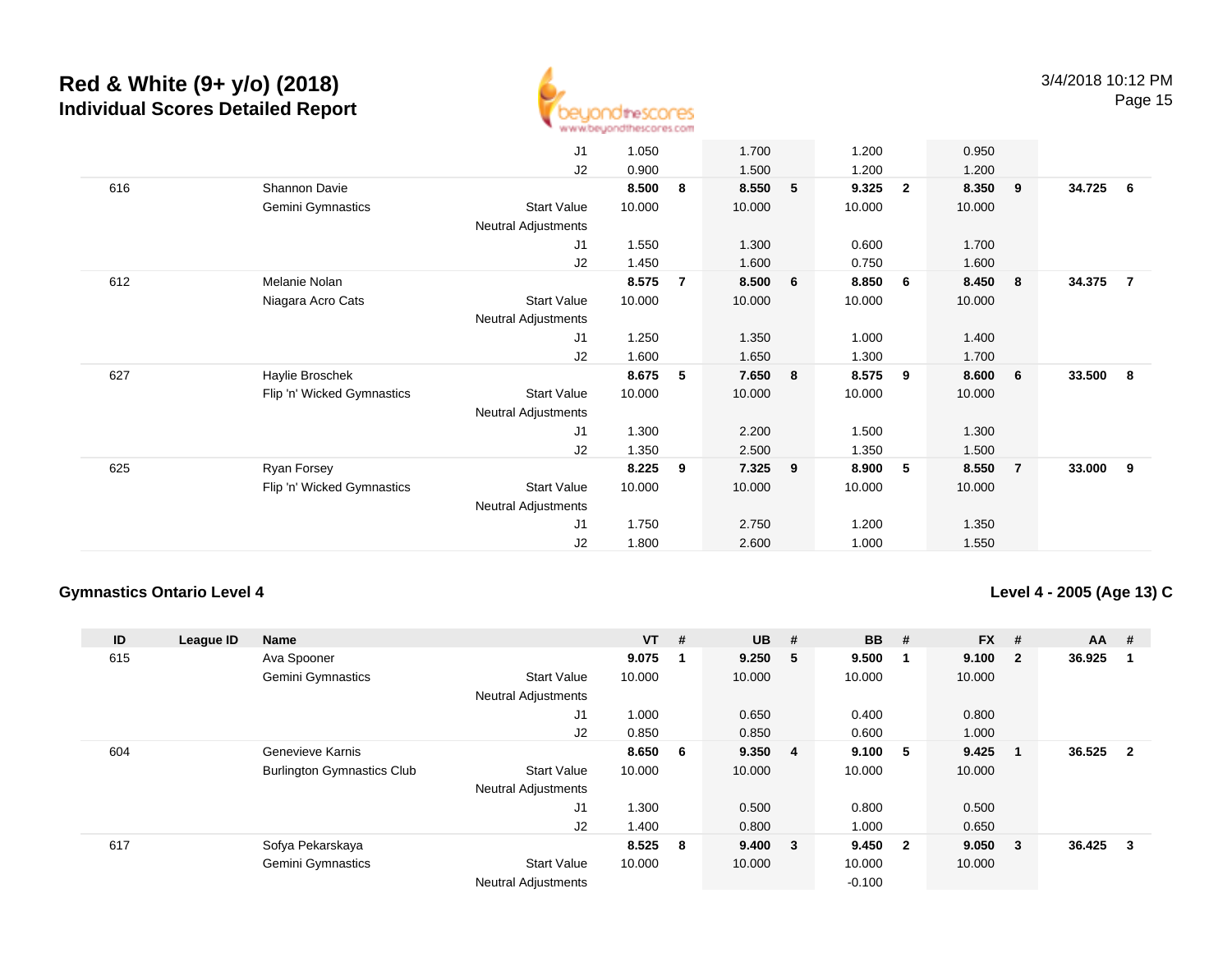

|     |                                   | J <sub>1</sub>             | 1.600  |                | 0.700  |                         | 0.450    |                         | 1.000  |                         |        |                |
|-----|-----------------------------------|----------------------------|--------|----------------|--------|-------------------------|----------|-------------------------|--------|-------------------------|--------|----------------|
|     |                                   | J2                         | 1.350  |                | 0.500  |                         | 0.450    |                         | 0.900  |                         |        |                |
| 602 | Zaman Bou-Matar                   |                            | 8.825  | 4              | 9.525  | $\overline{1}$          | 8.850    | $\overline{7}$          | 9.050  | $\overline{\mathbf{3}}$ | 36.250 | $\overline{4}$ |
|     | <b>Glendon Gymnastics</b>         | <b>Start Value</b>         | 10.000 |                | 10.000 |                         | 10.000   |                         | 10.000 |                         |        |                |
|     |                                   | <b>Neutral Adjustments</b> |        |                |        |                         |          |                         |        |                         |        |                |
|     |                                   | J1                         | 1.200  |                | 0.550  |                         | 1.000    |                         | 0.850  |                         |        |                |
|     |                                   | J2                         | 1.150  |                | 0.400  |                         | 1.300    |                         | 1.050  |                         |        |                |
| 619 | Cianna Saxinger                   |                            | 8.825  | 4              | 9.425  | $\overline{2}$          | 9.200    | $\mathbf{3}$            | 8.700  | 6                       | 36.150 | 5              |
|     | Gemini Gymnastics                 | <b>Start Value</b>         | 10.000 |                | 10.000 |                         | 10.000   |                         | 10.000 |                         |        |                |
|     |                                   | <b>Neutral Adjustments</b> |        |                |        |                         | $-0.100$ |                         |        |                         |        |                |
|     |                                   | J1                         | 1.000  |                | 0.550  |                         | 0.700    |                         | 1.200  |                         |        |                |
|     |                                   | J2                         | 1.350  |                | 0.600  |                         | 0.700    |                         | 1.400  |                         |        |                |
| 607 | <b>Julia Russell</b>              |                            | 8.675  | 5              | 9.175  | $6\overline{6}$         | 9.175    | $\overline{4}$          | 8.900  | $\overline{4}$          | 35.925 | 6              |
|     | <b>Burlington Gymnastics Club</b> | <b>Start Value</b>         | 10.000 |                | 10.000 |                         | 10.000   |                         | 10.000 |                         |        |                |
|     |                                   | <b>Neutral Adjustments</b> |        |                |        |                         |          |                         |        |                         |        |                |
|     |                                   | J1                         | 1.400  |                | 0.950  |                         | 0.700    |                         | 1.000  |                         |        |                |
|     |                                   | J2                         | 1.250  |                | 0.700  |                         | 0.950    |                         | 1.200  |                         |        |                |
| 613 | Rachel Wagner                     |                            | 8.550  | $\overline{7}$ | 9.050  | $\overline{7}$          | 8.925    | 6                       | 8.825  | 5                       | 35.350 | $\overline{7}$ |
|     | Niagara Acro Cats                 | <b>Start Value</b>         | 10.000 |                | 10.000 |                         | 10.000   |                         | 10.000 |                         |        |                |
|     |                                   | <b>Neutral Adjustments</b> |        |                |        |                         |          |                         |        |                         |        |                |
|     |                                   | J1                         | 1.500  |                | 0.950  |                         | 1.100    |                         | 1.100  |                         |        |                |
|     |                                   | J2                         | 1.400  |                | 0.950  |                         | 1.050    |                         | 1.250  |                         |        |                |
| 622 | Komal Rai                         |                            | 8.875  | $\mathbf{3}$   | 8.375  | $\overline{\mathbf{9}}$ | 9.200    | $\overline{\mathbf{3}}$ | 8.550  | $\overline{7}$          | 35,000 | 8              |
|     | <b>Gymnastic Giants</b>           | <b>Start Value</b>         | 10.000 |                | 10.000 |                         | 10.000   |                         | 10.000 |                         |        |                |
|     |                                   | <b>Neutral Adjustments</b> |        |                |        |                         |          |                         |        |                         |        |                |
|     |                                   | J1                         | 1.100  |                | 1.750  |                         | 0.700    |                         | 1.400  |                         |        |                |
|     |                                   | J2                         | 1.150  |                | 1.500  |                         | 0.900    |                         | 1.500  |                         |        |                |
| 609 | Erin Coles                        |                            | 8.950  | $\mathbf{2}$   | 8.575  | 8                       | 8.400    | 8                       | 8.500  | 8                       | 34.425 | 9              |
|     | Jungle Gym Gymnastics             | <b>Start Value</b>         | 10.000 |                | 10.000 |                         | 10.000   |                         | 10.000 |                         |        |                |
|     |                                   | <b>Neutral Adjustments</b> |        |                |        |                         | $-0.100$ |                         |        |                         |        |                |
|     |                                   | J1                         | 1.000  |                | 1.550  |                         | 1.500    |                         | 1.500  |                         |        |                |
|     |                                   | J2                         | 1.100  |                | 1.300  |                         | 1.500    |                         | 1.500  |                         |        |                |
|     |                                   |                            |        |                |        |                         |          |                         |        |                         |        |                |

#### **Gymnastics Ontario Level 4**

**Level 4 - 2007 (Age 11) A**

| ID  | League ID | <b>Name</b>       |                            | ۷T     | UB     | <b>BB</b> | <b>FX</b> | AA     |  |
|-----|-----------|-------------------|----------------------------|--------|--------|-----------|-----------|--------|--|
| 323 |           | Claire McFadyen   |                            | 9.175  | 9.475  | 9.550     | 9.225     | 37.425 |  |
|     |           | Gemini Gymnastics | <b>Start Value</b>         | 10.000 | 10.000 | 10.000    | 10.000    |        |  |
|     |           |                   | <b>Neutral Adjustments</b> |        |        | $-0.100$  |           |        |  |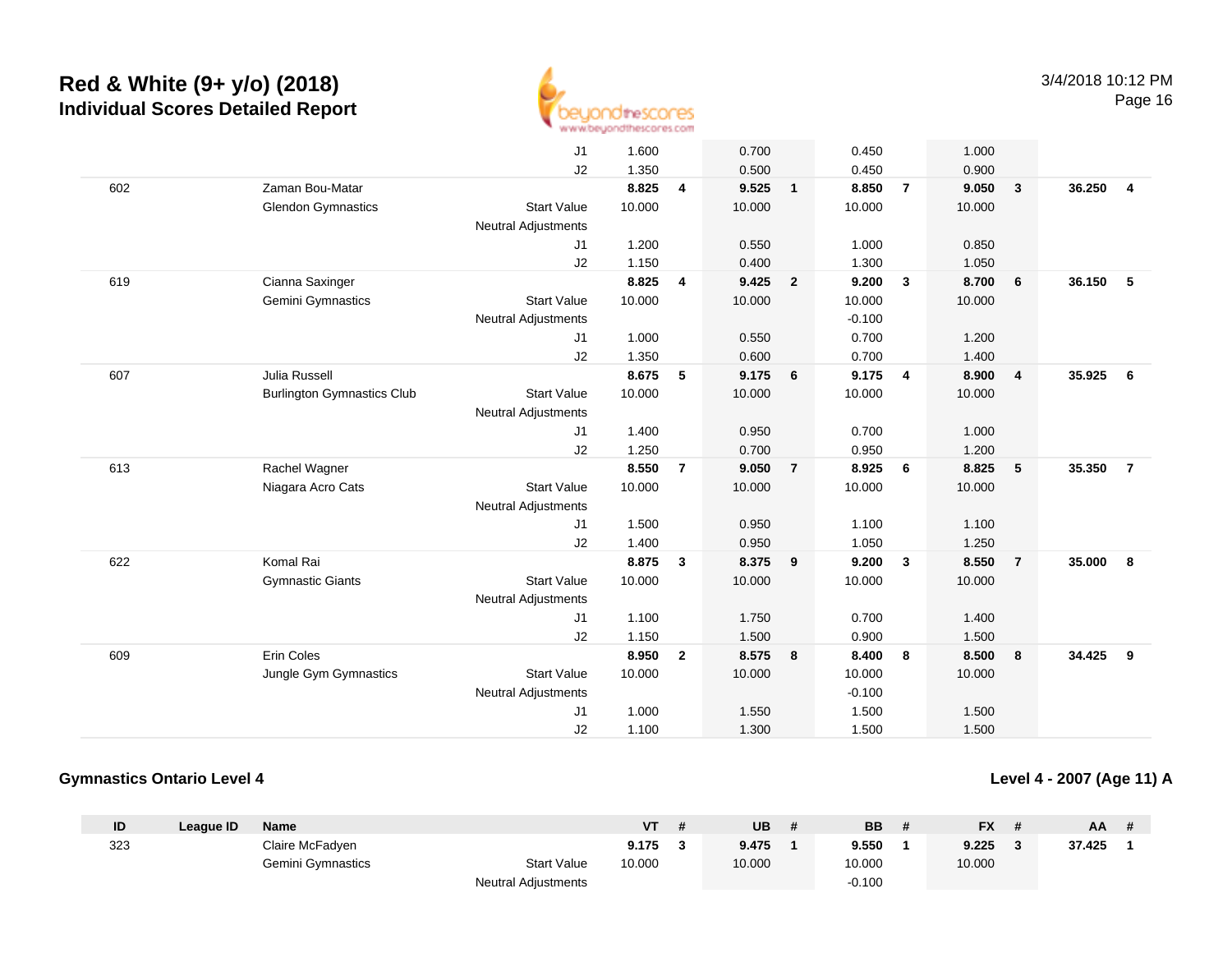

J1 0.850 0.550 0.300 0.750 J2 0.800 0.500 0.400 0.800 315 Addison Richardson **9.400 <sup>1</sup> 8.925 <sup>6</sup> 9.100 <sup>4</sup> 9.600 <sup>1</sup> 37.025 <sup>2</sup>** World Class Gymnastics Start Valuee 10.000 10.000 10.000 10.000 Neutral Adjustments $\sim$  -0.100 0.900 J1 0.600 1.150 0.900 0.400 J2 0.600 1.000 0.700 0.400 326 Natalie Hodge-Putzer **8.950 <sup>5</sup> 9.075 <sup>5</sup> 9.325 <sup>2</sup> 9.050 <sup>4</sup> 36.400 <sup>3</sup>** Flip 'n' Wicked Gymnastics Start Valuee 10.000 10.000 10.000 10.000 Neutral Adjustments J1 0.900 0.850 0.600 0.850 J2 1.200 1.000 0.750 1.050 303 Selin Ataselim **9.100 <sup>4</sup> 9.425 <sup>2</sup> 8.900 <sup>6</sup> 8.850 <sup>7</sup> 36.275 <sup>4</sup>** Vaughan Gymnastics Clubb 3tart Value 10.000 10.000 10.000 10.000 10.000 Neutral Adjustments J1 0.900 0.650 1.000 1.000 J2 0.900 0.500 1.200 1.300 316 MacKenzie Halliwell **9.300 <sup>2</sup> 9.400 <sup>3</sup> 8.300 <sup>8</sup> 8.975 <sup>5</sup> 35.975 <sup>5</sup>** World Class Gymnastics Start Valuee 10.000 10.000 10.000 10.000 Neutral Adjustments J1 0.700 0.600 1.800 0.950 J2 0.700 0.600 1.600 1.100 308 Dorina Boka **8.575 <sup>8</sup> 8.600 <sup>8</sup> 9.325 <sup>2</sup> 9.325 <sup>2</sup> 35.825 <sup>6</sup>** Champions Gymnastics Start Valuee 10.000 10.000 10.000 10.000 Neutral Adjustments J1 1.350 1.550 0.750 0.700 J2 1.500 1.250 0.600 0.650 318 Eva Coyne **8.800 <sup>6</sup> 9.075 <sup>5</sup> 9.075 <sup>5</sup> 8.425 <sup>8</sup> 35.375 <sup>7</sup>** Ajax Acro's Gym Club Start Value 10.000 10.000 10.000 10.000 Neutral Adjustments J1 1.150 1.050 0.900 1.500 J2 1.250 0.800 0.950 1.650 322 Ashlyn Hayward **8.800 <sup>6</sup> 8.725 <sup>7</sup> 8.750 <sup>7</sup> 8.950 <sup>6</sup> 35.225 <sup>8</sup>** Gemini Gymnastics Start Valuee 10.000 10.000 10.000 10.000 Neutral Adjustments J1 1.100 1.250 1.100 0.950 J2 1.300 1.300 1.400 1.150 306 Maelle Tong **8.650 <sup>7</sup> 9.225 <sup>4</sup> 9.250 <sup>3</sup> 6.400 <sup>9</sup> 33.525 <sup>9</sup>** University of Torontoo 3tart Value 10.000 10.000 10.000 10.000 10.000

 $\sim$  -0.200

Neutral Adjustments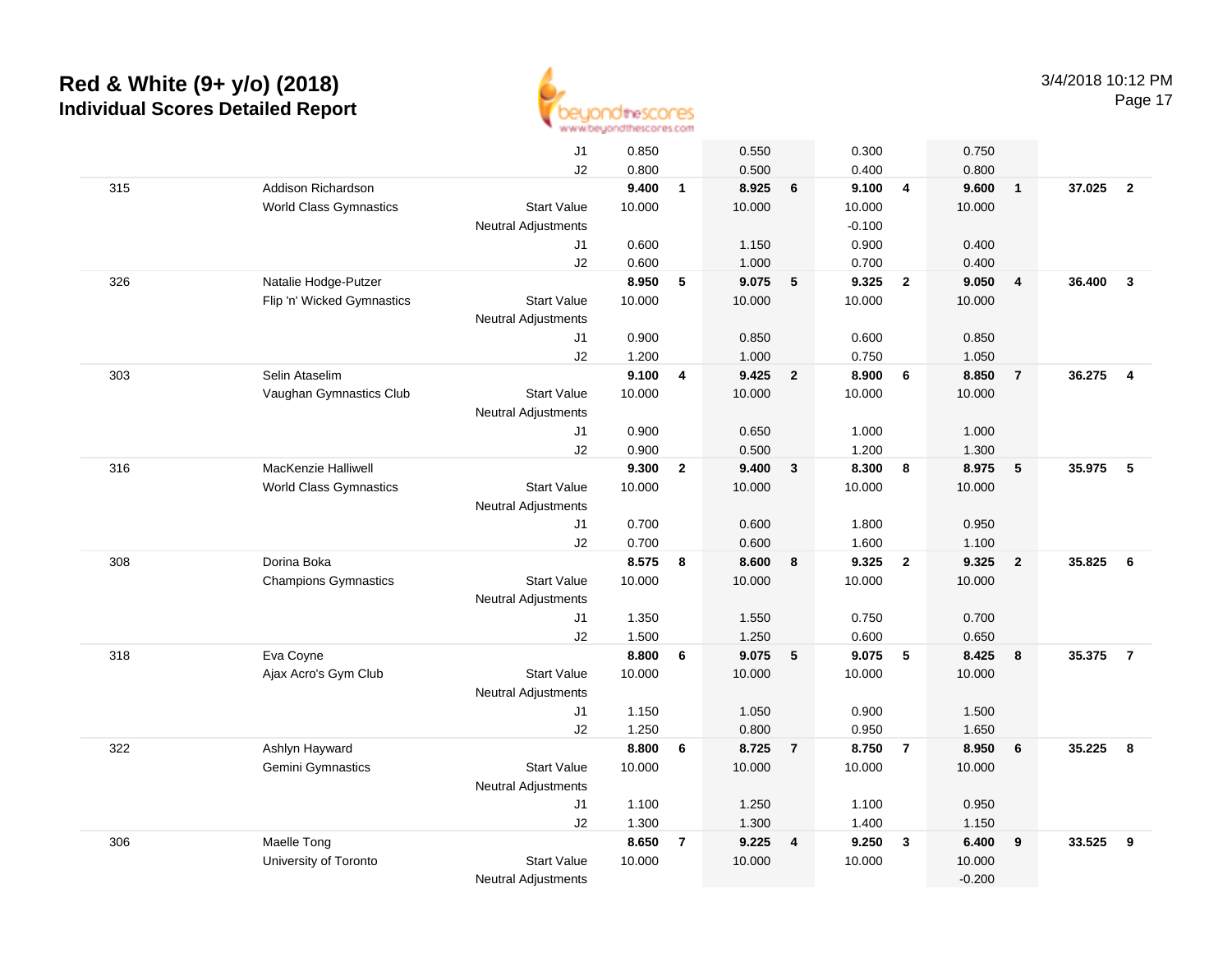

|    | 1.300    | 0.850 | 0.650 | 3.400 |
|----|----------|-------|-------|-------|
| J2 | ـ 400. ا | 0.700 | 0.850 | 3.400 |

#### **Gymnastics Ontario Level 4**

**ID League ID Name VT # UB # BB # FX # AA #** 321 Alise Kaiser **9.075 <sup>4</sup> 9.525 <sup>1</sup> 9.475 <sup>1</sup> 9.575 <sup>1</sup> 37.650 <sup>1</sup>** Gemini Gymnastics Start Valuee 10.000 10.000 10.000 10.000 Neutral Adjustments $-0.100$ 0.450 J1 0.950 0.450 0.450 0.400 J2 0.900 0.500 0.400 0.450 309 Soulana Mappin **9.375 <sup>1</sup> 9.325 <sup>3</sup> 9.200 <sup>3</sup> 9.575 <sup>1</sup> 37.475 <sup>2</sup>** Champions Gymnastics Start Valuee 10.000 10.000 10.000 10.000 Neutral Adjustments J1 0.600 0.650 0.850 0.400 J2 0.650 0.700 0.750 0.450 325 Arushi Kaushal **9.350 <sup>2</sup> 8.800 <sup>5</sup> 9.075 <sup>4</sup> 9.050 <sup>3</sup> 36.275 <sup>3</sup>** Gymnastic Giants Start Valuee 10.000 10.000 10.000 10.000 Neutral Adjustments J1 0.700 1.300 0.950 0.900 J2 0.600 1.100 0.900 1.000 304 Mibuki Misawa **8.700 <sup>8</sup> 8.700 <sup>6</sup> 9.275 <sup>2</sup> 9.150 <sup>2</sup> 35.825 <sup>4</sup>** University of Toronto Start Value 10.000 10.000 10.000 10.000 Neutral Adjustments J1 1.300 1.250 0.800 0.750 J2 1.300 1.350 0.650 0.950 312 Sophia Kovachik **9.200 <sup>3</sup> 9.350 <sup>2</sup> 8.525 <sup>8</sup> 8.750 <sup>6</sup> 35.825 <sup>4</sup>** Niagara Acro Cats Start Valuee 10.000 10.000 10.000 10.000 Neutral Adjustments J1 0.750 0.600 1.500 1.200 J2 0.850 0.700 1.450 1.300 302 Michaela Terrazano **8.725 <sup>7</sup> 9.125 <sup>4</sup> 8.850 <sup>5</sup> 8.675 <sup>7</sup> 35.375 <sup>5</sup>** Vaughan Gymnastics Club Start Value 10.000 10.000 10.000 10.000 Neutral Adjustments J1 1.250 0.800 1.250 1.250 J2 1.300 0.950 1.050 1.400 307 Nathalie Rawlinson **9.025 <sup>5</sup> 8.650 <sup>7</sup> 8.750 <sup>6</sup> 8.850 <sup>5</sup> 35.275 <sup>6</sup>** University of Toronto Start Value 10.000 10.000 10.000 10.000 Neutral Adjustments

**Level 4 - 2007 (Age 11) B**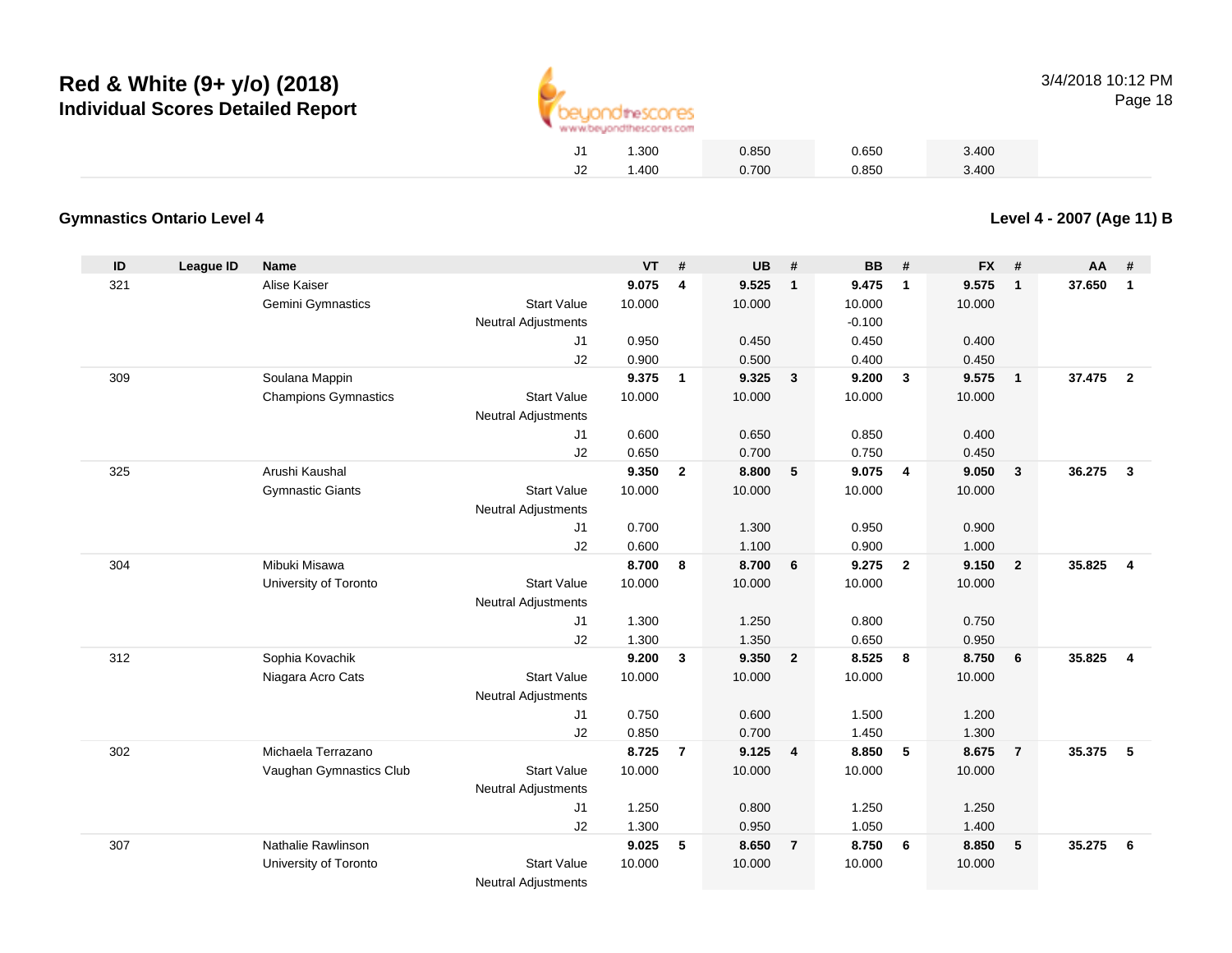

|     |                        | J1                         | 1.000   | 1.350   | 1.300    |     | 1.050  |                |        |    |
|-----|------------------------|----------------------------|---------|---------|----------|-----|--------|----------------|--------|----|
|     |                        | J2                         | 0.950   | 1.350   | 1.200    |     | 1.250  |                |        |    |
| 314 | Katelyn Masters        |                            | 8.850 6 | 7.850 8 | 8.475 9  |     | 8.925  | $\overline{4}$ | 34.100 |    |
|     | World Class Gymnastics | <b>Start Value</b>         | 10.000  | 10.000  | 10.000   |     | 10.000 |                |        |    |
|     |                        | <b>Neutral Adjustments</b> |         |         | $-0.100$ |     |        |                |        |    |
|     |                        | J <sub>1</sub>             | 1.200   | 2.100   | 1.500    |     | 1.100  |                |        |    |
|     |                        | J2                         | 1.100   | 2.200   | 1.350    |     | 1.050  |                |        |    |
| 305 | Elle Pescador-Jin      |                            | 8.550 9 | 7.625 9 | 8.625    | - 7 | 8.175  | -8             | 32.975 | -8 |
|     | University of Toronto  | <b>Start Value</b>         | 10.000  | 10.000  | 10.000   |     | 10.000 |                |        |    |
|     |                        | Neutral Adjustments        |         |         |          |     |        |                |        |    |
|     |                        | J <sub>1</sub>             | 1.450   | 2.200   | 1.300    |     | 1.700  |                |        |    |
|     |                        | J2                         | 1.450   | 2.550   | 1.450    |     | 1.950  |                |        |    |

#### **Gymnastics Ontario Level 4**

**Level 4 - 2007 (Age 11) C**

| ID  | League ID | <b>Name</b>              |                            | <b>VT</b> | # | <b>UB</b> | #              | <b>BB</b> | #              | <b>FX</b> | #              | <b>AA</b> | #              |
|-----|-----------|--------------------------|----------------------------|-----------|---|-----------|----------------|-----------|----------------|-----------|----------------|-----------|----------------|
| 311 |           | <b>Brielle Bosak</b>     |                            | 9.425     | 1 | 9.525     | $\overline{2}$ | 9.550     | -1             | 9.450     | $\mathbf 1$    | 37.950    | -1             |
|     |           | Niagara Acro Cats        | <b>Start Value</b>         | 10.000    |   | 10.000    |                | 10.000    |                | 10.000    |                |           |                |
|     |           |                          | Neutral Adjustments        |           |   |           |                |           |                |           |                |           |                |
|     |           |                          | J1                         | 0.550     |   | 0.550     |                | 0.450     |                | 0.600     |                |           |                |
|     |           |                          | J2                         | 0.600     |   | 0.400     |                | 0.450     |                | 0.500     |                |           |                |
| 320 |           | Alyssa Kirton            |                            | 9.150     | 4 | 9.650     | $\overline{1}$ | 9.300     | $\mathbf{3}$   | 9.050     | 3              | 37.150    | $\overline{2}$ |
|     |           | Gemini Gymnastics        | <b>Start Value</b>         | 10.000    |   | 10.000    |                | 10.000    |                | 10.000    |                |           |                |
|     |           |                          | <b>Neutral Adjustments</b> |           |   |           |                | $-0.100$  |                |           |                |           |                |
|     |           |                          | J1                         | 0.800     |   | 0.400     |                | 0.600     |                | 0.850     |                |           |                |
|     |           |                          | J2                         | 0.900     |   | 0.300     |                | 0.600     |                | 1.050     |                |           |                |
| 313 |           | <b>Esther Lakatos</b>    |                            | 8.975     | 5 | 9.525     | $\overline{2}$ | 8.825     | 6              | 8.725     | 6              | 36.050    | 3              |
|     |           | <b>Global Gymnastics</b> | <b>Start Value</b>         | 10.000    |   | 10.000    |                | 10.000    |                | 10.000    |                |           |                |
|     |           |                          | <b>Neutral Adjustments</b> |           |   |           |                |           |                |           |                |           |                |
|     |           |                          | J1                         | 0.950     |   | 0.450     |                | 1.200     |                | 1.200     |                |           |                |
|     |           |                          | J2                         | 1.100     |   | 0.500     |                | 1.150     |                | 1.350     |                |           |                |
| 319 |           | Zariya Smith             |                            | 9.275     | 3 | 8.825     | $\overline{4}$ | 9.000     | 5              | 8.925     | 5              | 36.025    | $\overline{4}$ |
|     |           | Ajax Acro's Gym Club     | <b>Start Value</b>         | 10.000    |   | 10.000    |                | 10.000    |                | 10.000    |                |           |                |
|     |           |                          | Neutral Adjustments        |           |   |           |                |           |                |           |                |           |                |
|     |           |                          | J1                         | 0.750     |   | 1.150     |                | 1.000     |                | 0.950     |                |           |                |
|     |           |                          | J2                         | 0.700     |   | 1.200     |                | 1.000     |                | 1.200     |                |           |                |
| 301 |           | Avery Chan               |                            | 8.850     | 7 | 8.475     | $\overline{7}$ | 9.350     | $\overline{2}$ | 9.025     | $\overline{4}$ | 35.700    | -5             |
|     |           | Vaughan Gymnastics Club  | <b>Start Value</b>         | 10.000    |   | 10.000    |                | 10.000    |                | 10.000    |                |           |                |
|     |           |                          | <b>Neutral Adjustments</b> |           |   |           |                |           |                |           |                |           |                |